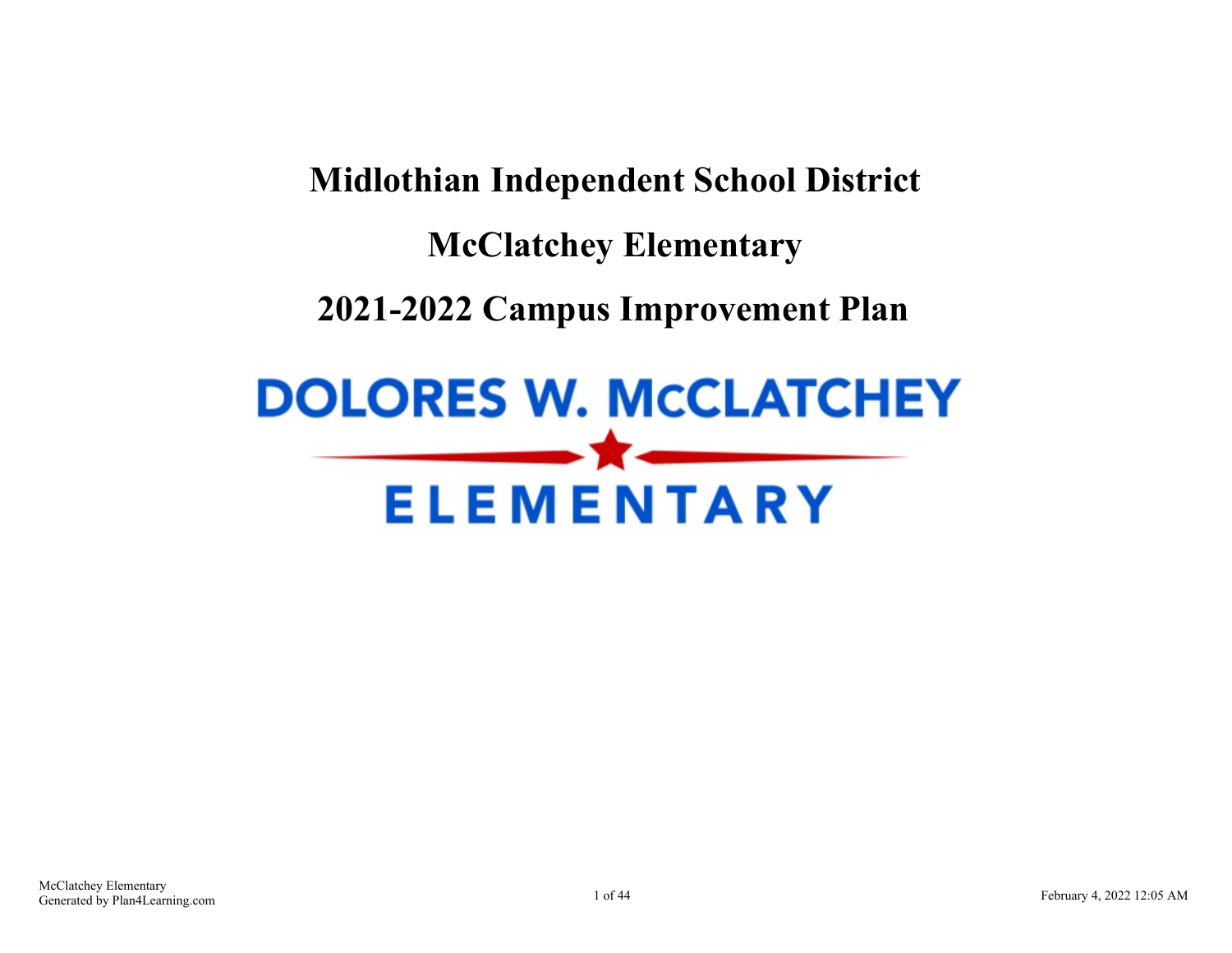### **Mission Statement**

The mission of McClatchey Elementary is to design innovative experiences in a 21st century learning environment that develop confidence through purpose, passion and pride.

### **Vision**

Empowering learners with purpose to inspire, serve, and lead.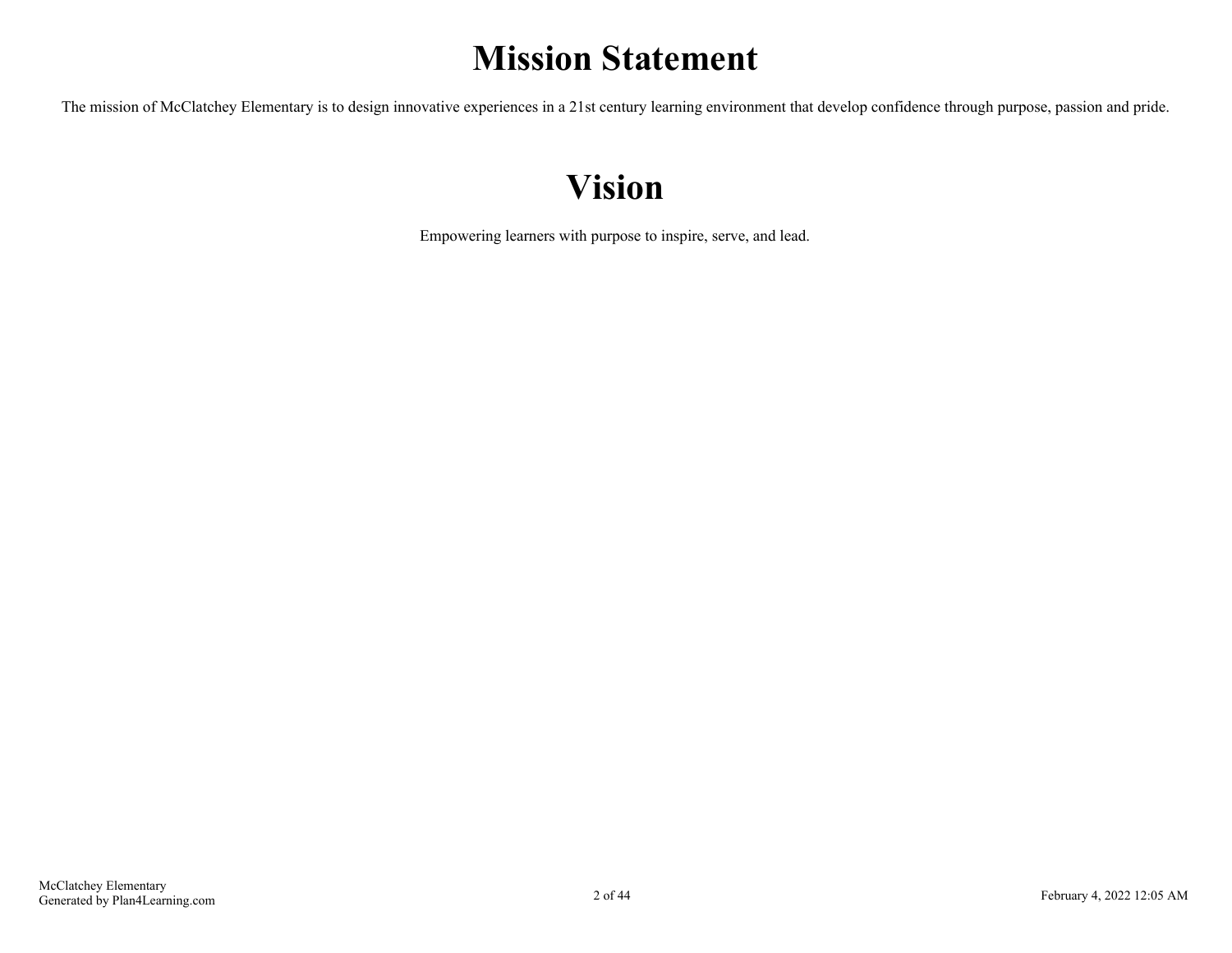### **Table of Contents**

| Comprehensive Needs Assessment                                                                                                                     |    |
|----------------------------------------------------------------------------------------------------------------------------------------------------|----|
| Demographics                                                                                                                                       |    |
| <b>STAFF 2021-22</b>                                                                                                                               |    |
| <b>Student Learning</b>                                                                                                                            |    |
| School Processes & Programs                                                                                                                        |    |
| Perceptions                                                                                                                                        |    |
| <b>Priority Problem Statements</b>                                                                                                                 | 14 |
| Goals                                                                                                                                              | 15 |
| Goal 1: Design innovative learning environments while increasing academic rigor through aligned teaching and learning.                             | 16 |
| Goal 2: Develop a comprehensive staffing plan to foster innovation, effective communication and a high performing culture throughout the district. | 25 |
| Goal 3: Provide a safe and secure learning environment that supports the social and emotional well-being of our school community.                  | 28 |
| Goal 4: Facilitate budget process and building designs through allocated district resources that foster flexible and innovative learning spaces.   | 32 |
| Goal 5: Provide support and resources to cultivate customization and personalization through blended learning opportunities.                       | 35 |
| Goal 6: Build a strong foundation of the MISD culture through communication and engagement to empower all stakeholders.                            | 38 |
| <b>State Compensatory</b>                                                                                                                          | 42 |
| <b>Budget for McClatchey Elementary</b>                                                                                                            | 43 |
| Personnel for McClatchey Elementary                                                                                                                | 43 |
| Addendums                                                                                                                                          | 43 |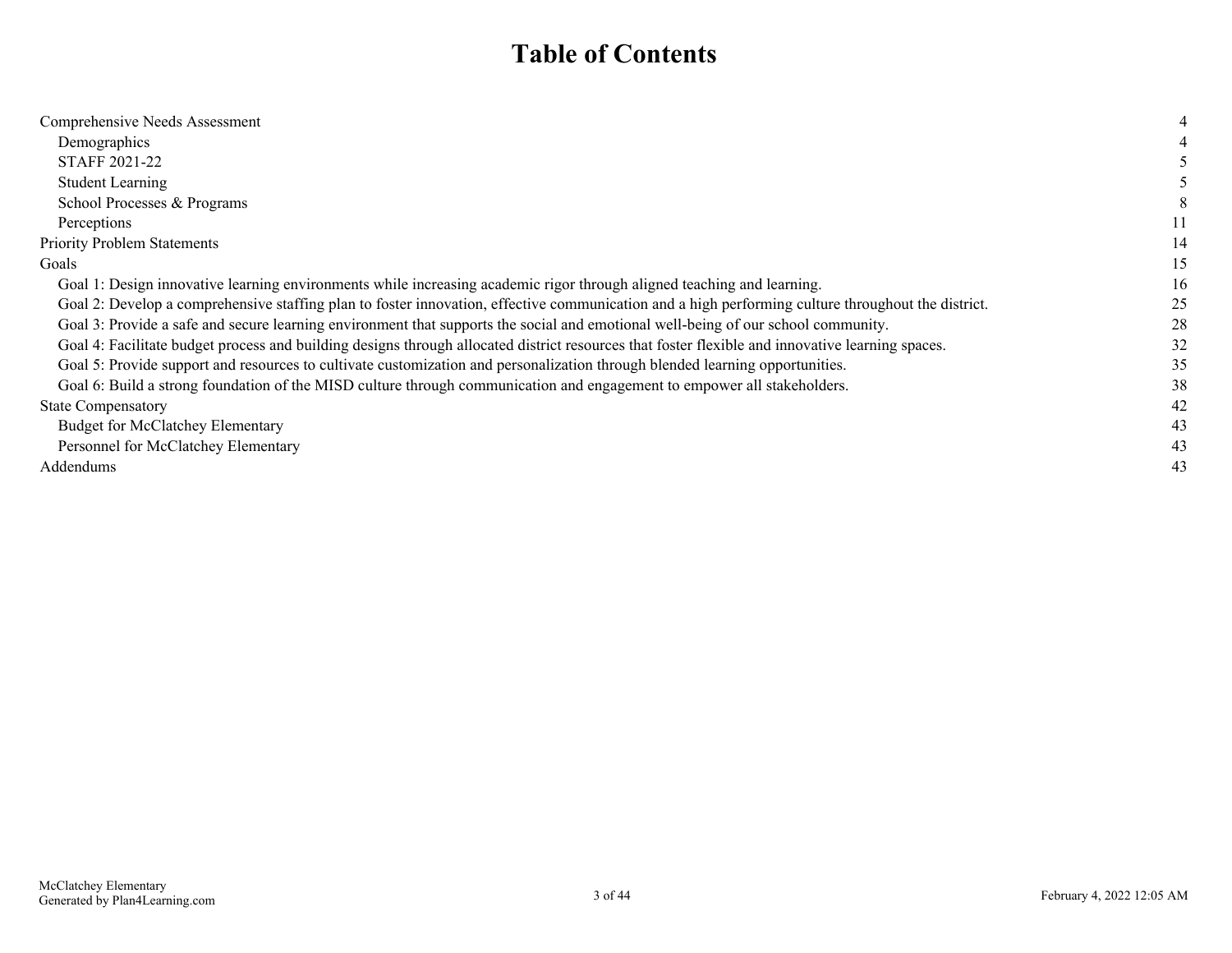### **Comprehensive Needs Assessment**

#### <span id="page-3-0"></span>**Demographics**

**Demographics Summary**

**Dolores McClatchey is an elementary campus serving 681 students. We have students from Kineregarten to 5th grade.**

**DME Demographics School Population (2021-22)**

#### **Student Total =681**

Kindergarten 103

1st Grade 107

2nd Grade 91

3rd Grade 127

4th Grade 126

5th Grade. 126

**The most current demographics data is based on the end of the 2020-21 school year.** 

#### **Ethnic distribution is:**

107 -Hispanic

51 -African American

576 -White

#### 4 -Asian

42 -Two or more races

#### **Total enrolled by gender:**

#### 395 Total Female

McClatchey Elementary Generated by Plan4Learning.com **February 4, 2022 12:05 AM** February 4, 2022 12:05 AM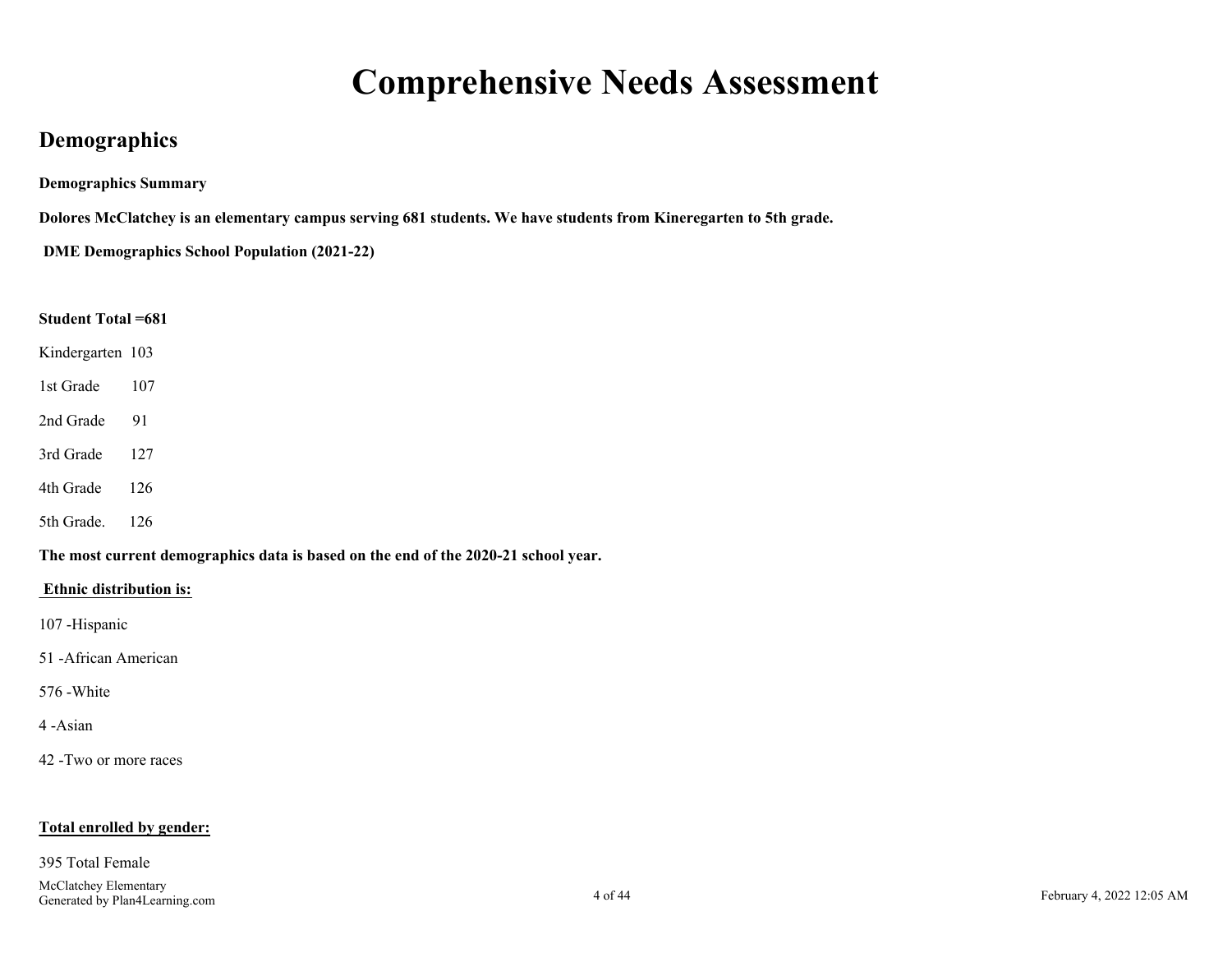<span id="page-4-0"></span>393 Total Male

#### **Student Enrollment by Type:**

Economically Disadvantaged- 15.53%

English Language Learners- 1.07%

Special Education- 15.07%

Gifted and Talented- 6.05%

#### **STAFF 2021-22**

Total Number of Full Time Staff-73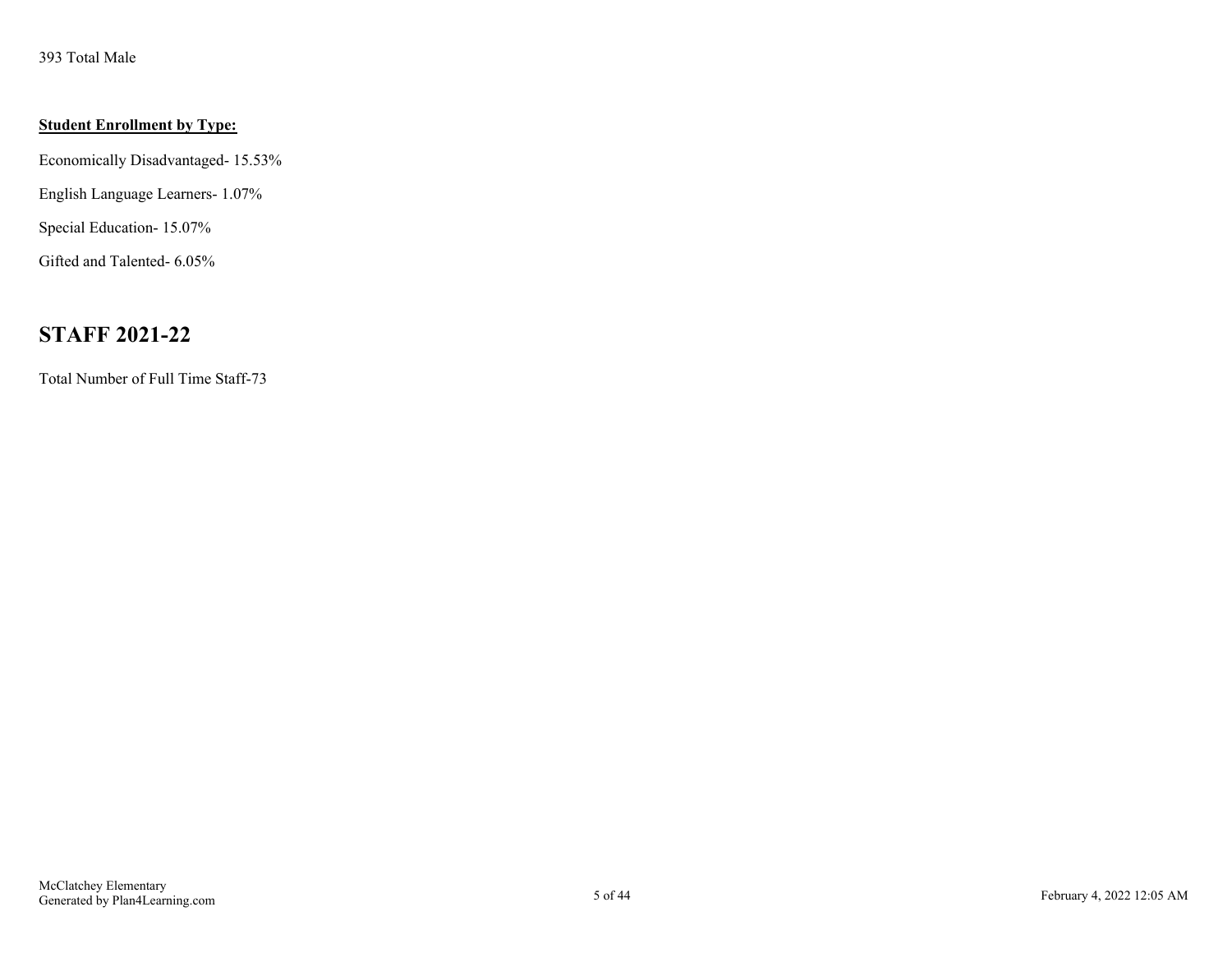#### <span id="page-5-0"></span>**Student Learning**

#### **Student Learning Summary**

At DME we are commited to designing engaging, explicit lessons for our students through TIERED instruction.

We have a built in ICE time (Intervention/Collaboration/Enrichment) on our campus. Our ICE time is staggered throughout the learning day to support our students not being pulled from their Tier 1 instruction. The intervention program on our campus is providing additional support to students who need extra assistance for growth. Once our Tier 2 and Tier 3 students are identified we are able to meet with these students in small group settings with a certified teacher to provide extra support for learning gaps. We identify our students in need of intervention according to the district MTTS Handbook. We are also have an enrichment time built into our master schedule for students who are excellling and need enrichment.

Our campus goal is to design lessons and schedules to be strategic in our Tier 1 instruction.

- DME's RTI Program
- Identify TIER 2 and TIER 3
- Set Goals
- Progress Monitor Goal to close the gaps and move from TIER 3 to TIER 2 to stay on TIER 1
- Meet with TIER 3 Teachers every 7 weeks
- Meet with TIER 2 Teachers every 10 weeks

#### **DME Resources**:

- Imagine Math
- Istation Amplify
- Stemscopes
- Eduction Galaxy
- ISIP
- Number Talks
- Number Corners
- 1 to 1 devices
- Small Group Instruction
- PLC's
- Wonders
- TRS

#### **Student Learning Strengths**

As a campus, we will analyze the students in the following catagories to implement effective instruction in areas where gaps are apparent.

#### **2021 Accountability Overall Rating Summary**

#### **School Performance Raw Component Score**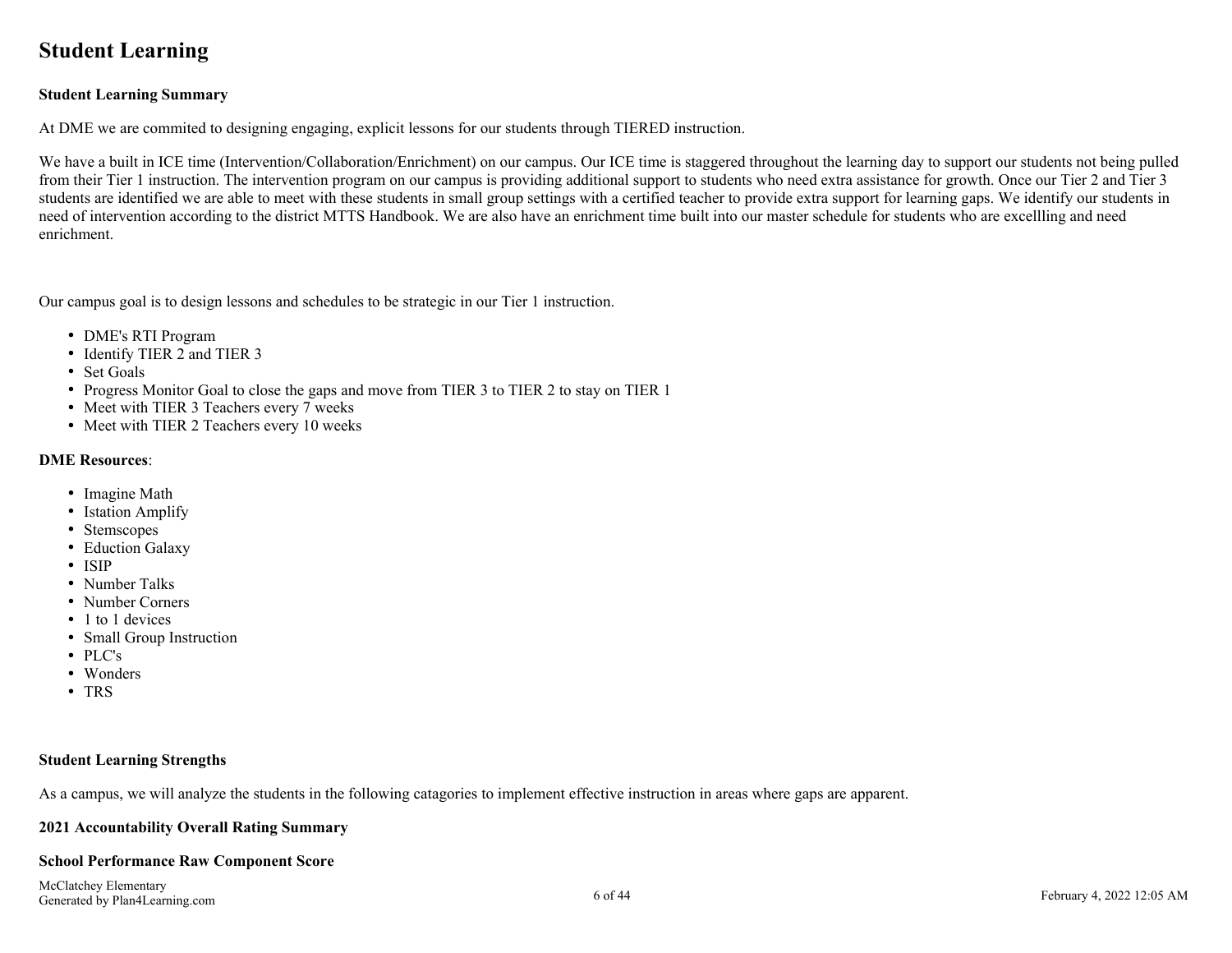STAAR Performance 61 stayed same from 2019.

Relative Performance (eco dis) 61 stayed same from 2019.

Eco. Dis incressed from 11.0% to 15.3%

**We study our subpop groups to implement effective instruction in areas where gaps are apparent.** DME Hispanic subpop went down in meets standard from 58% to 52% in reading. DME Hispanic subpop went down in meets standard from 61% to 49% in math.

DME Two or More Races subpop went up in meets standard from 38% to 52% in reading. DME Two or More Races subpop went down in meets standard from 77% to 60% in math. This is a small sub population.

DME Special Education (current) subpop went down in meets standard from 28% to 27% in reading. DME Special Education (current) subpop went down in meets standard from 21% to 28% in math.

 STUDENTS THAT **APPROACH**----SIGNIFICANT INTERVENTION THE NEXT YEAR IN SUBJECT AREA STUDENTS THAT **MEETS**-----GAPS THAT NEED INTERVENTION THE NEXT YEAR IN SUBJECT AREA STUDENTS THAT **MASTER**-----BEST PRACTICES IN TIER I

There was no rating from TEA for the 20-21 school year

| eadıng |       |         |            | Vlath |         | $\mathbf{w}$<br>'rıtıng |       |         |           |       |         |
|--------|-------|---------|------------|-------|---------|-------------------------|-------|---------|-----------|-------|---------|
| `nnrı. | Meets | Masters | Approaches | Meets | Masters | <b>Approaches</b>       | Meets | Master: | Annroache | Meets | Masters |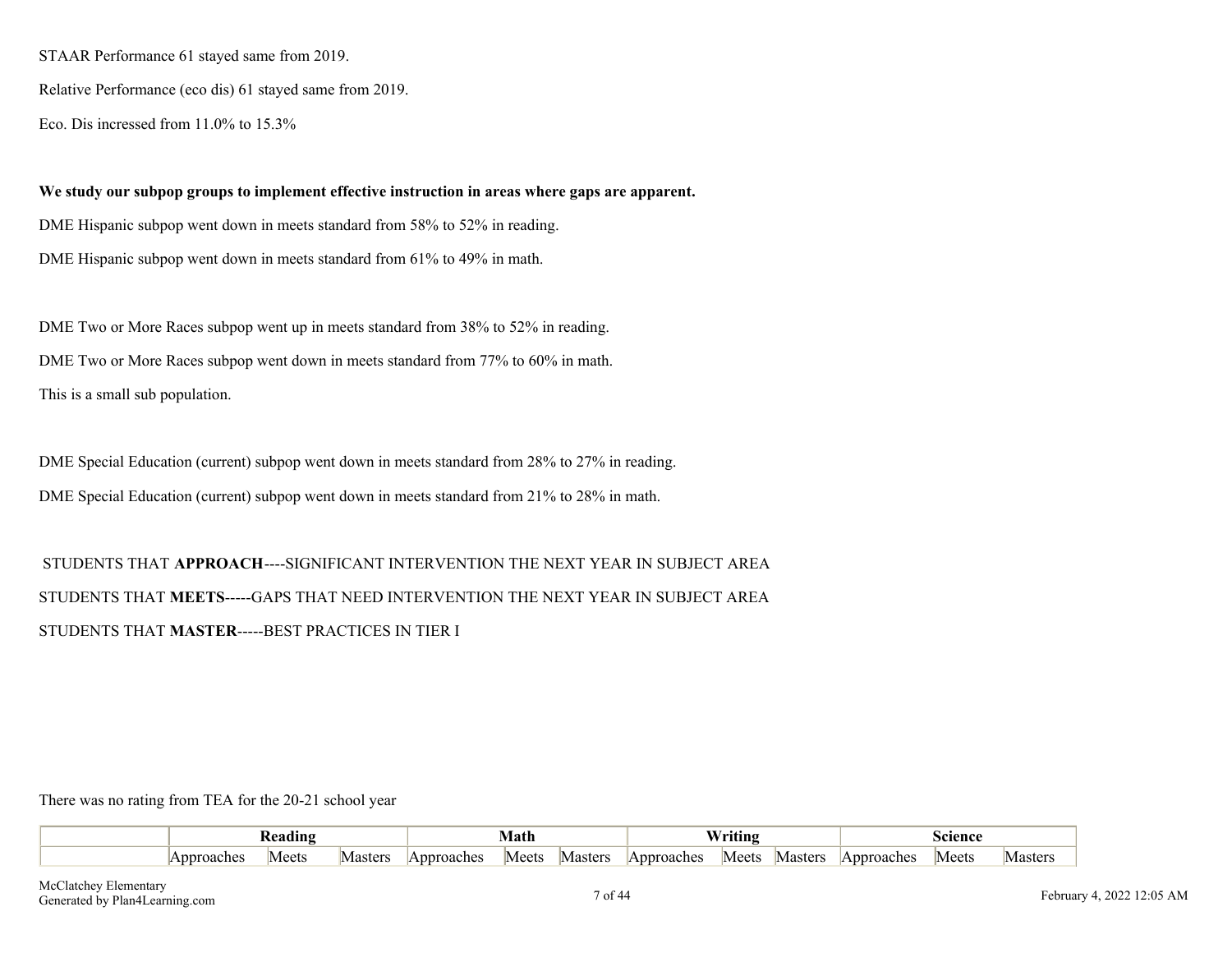|            |       | Reading |       |       | Math         |       |            | Writing |            |       | <b>Science</b> |       |
|------------|-------|---------|-------|-------|--------------|-------|------------|---------|------------|-------|----------------|-------|
| 3rd Grade  |       |         |       |       |              |       |            |         |            |       |                |       |
| State      | 68    | 38      | 19    | 61    | $ 30\rangle$ | 14    |            |         |            |       |                |       |
| <b>DME</b> | 80.73 | 57.8    | 34.86 | 80.73 | 55.96        | 34.86 |            |         |            |       |                |       |
| District   | 77.94 | 51.05   | 25.44 | 78.48 | 50           | 26.63 |            |         |            |       |                |       |
| 4th Grade  |       |         |       |       |              |       |            |         |            |       |                |       |
| State      | 63    | 36      | 18    | 58    | 35           | 21    | $\vert$ 53 | 26      | $\sqrt{8}$ |       |                |       |
| <b>DME</b> | 87.39 | 63.06   | 35.14 | 86.49 | 68.47        | 54.96 | 80.18      | 49.55   | 21.62      |       |                |       |
| District   | 75.35 | 48.84   | 25.89 | 80.67 | 59.97        | 43.1  | 67.49      | 36.36   | 11.4       |       |                |       |
| 5th grade  |       |         |       |       |              |       |            |         |            |       |                |       |
| District   | 84.57 | 58.43   | 41.43 | 86.16 | 59.49        | 37.66 |            |         |            | 79.23 | 44.56          | 19.48 |
| State      | 72    | 45      | 30    | 69    | $ 43\rangle$ | 24    |            |         |            | 61    | 30             | 12    |
| <b>DME</b> | 84.44 | 61.48   | 45.93 | 90.37 | 63.7         | 44.4  |            |         |            | 85.82 | 57.46          | 32.09 |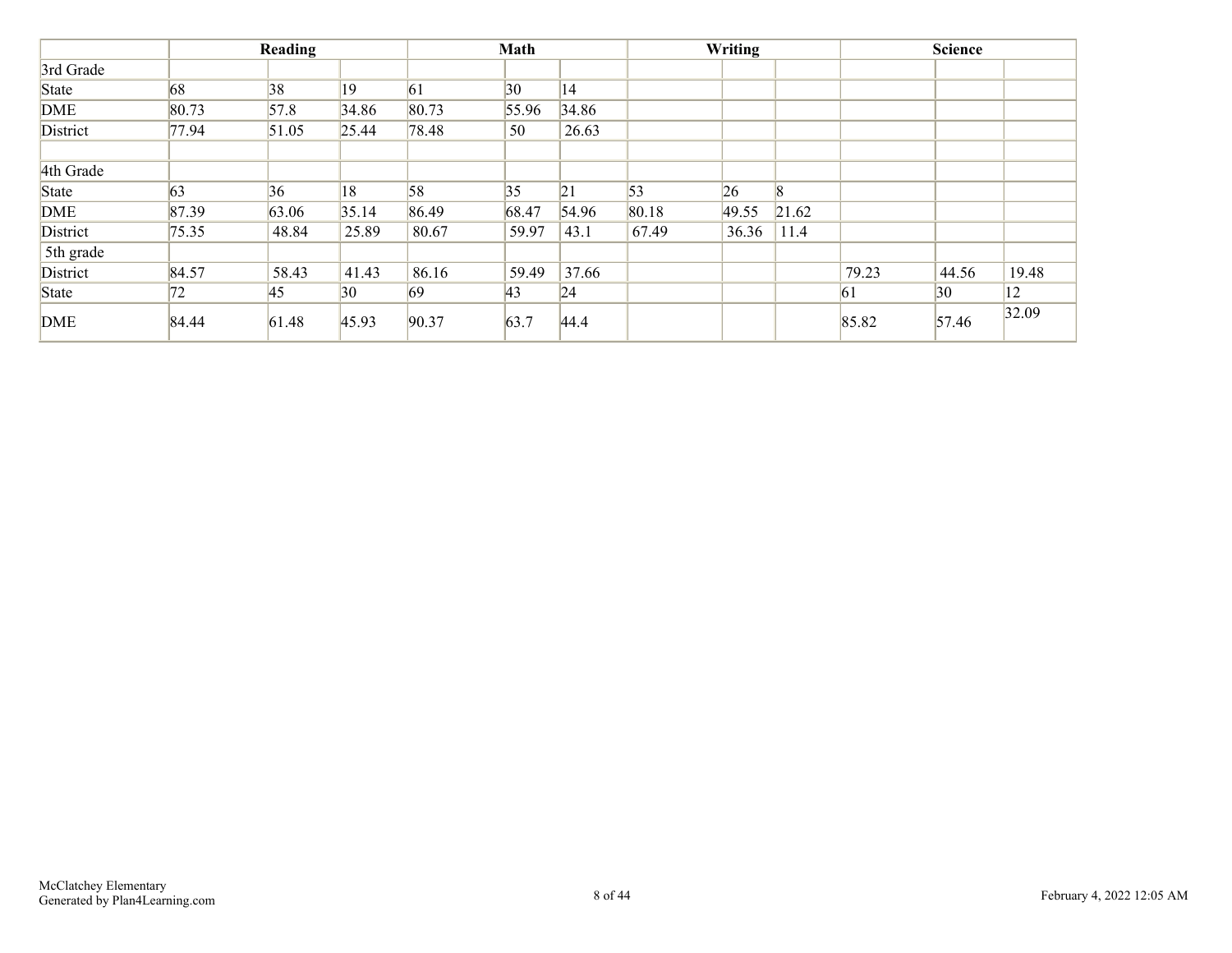#### <span id="page-8-0"></span>**School Processes & Programs**

**School Processes & Programs Summary**

#### **Organizational:**

Vertical Teams and grade level collaboration

LID Teachers

McCops Safety Team

iCoach support

iPlan Days

AI Support

#### **Instructional:**

#### Learning Management System

- CANVAS-grades 3-5
- SEESAW-k-2

TRS Curriculum and M\*Powered

Lesson Plan Template Expectations

Supplemental resources such as Number Talks, Number Corner, Guided Reading/Continum of Literacy Learning, Fly Leaf Decodables, Reading Rules, Read Naturally, various tech apps and programs

Assessments: Amplify (Kinder & 1st), DRA (1st-5th), iSip (2nd-5th), Imagine Math (2nd-5th), interim assessments (3rd-5th), Amira (1st-3rd)

Tier 1, 2, and 3 Response to Intervention (RtI) with progress monitoring, including informing parents

Accelerated Instruction

Teacher Goal Setting process through PLC and T-TESS

Student goal setting/self monitoring (T-TESS)

ESL, MTA, Inclusion, Resource, Speech, ECSE, CBI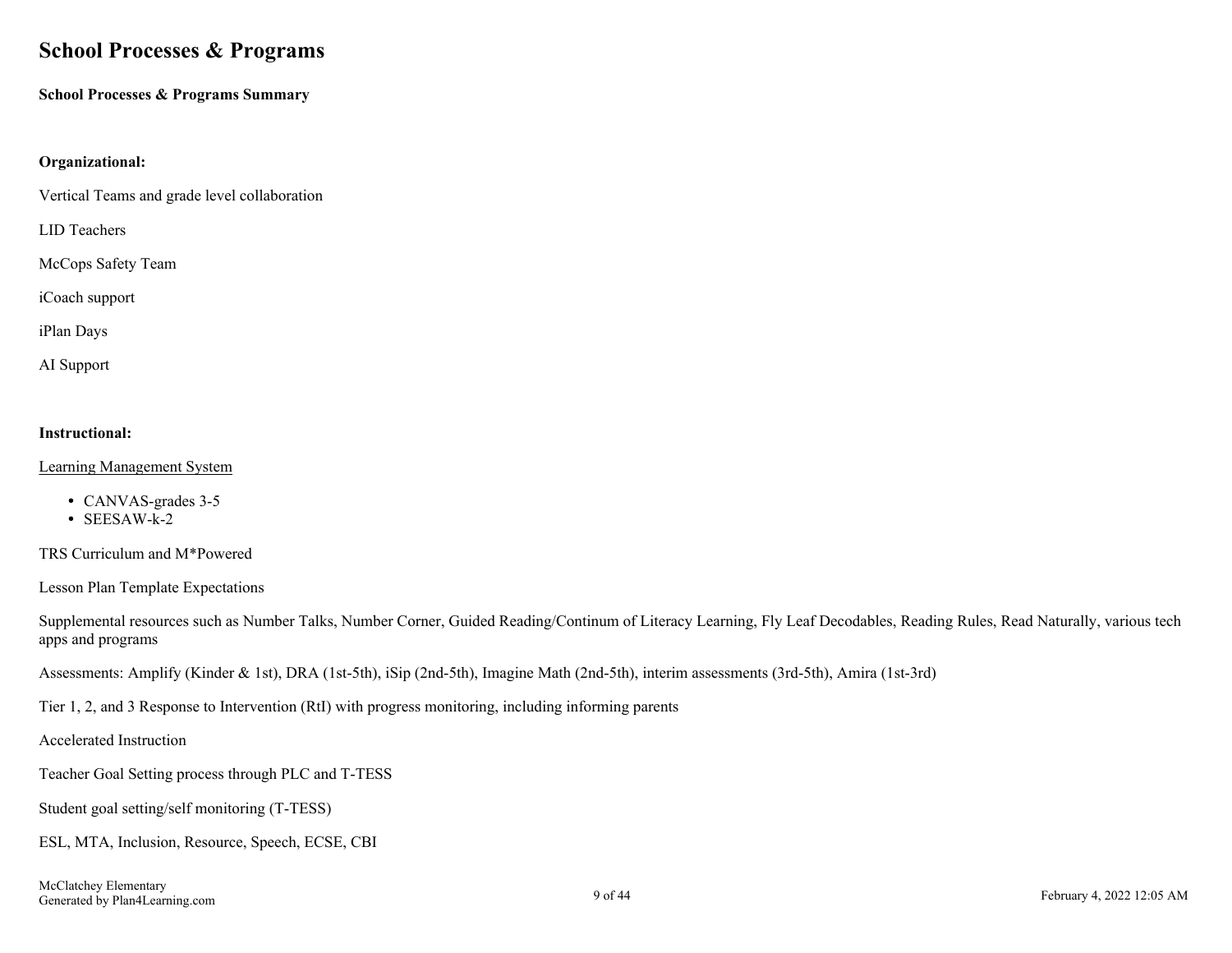Reading Academy year 2

#### **Curricular:**

GT, Destination Imagination, Math Pentathelon Student Honor Council, Choir, Media Team, LAMP Time, Assemblies, House Meetings Red Ribbon Week, Career Week

#### **Personnel:**

Provide professional development and training as needed Monthly staff meetings for communicating and for professional development T-TESS growth model

Mentor for new teachers and lead teacher support

iCoach support

Humanex

#### **Administrative:**

Weekly Principal Meetings

T-PESS growth model for principal and AP

Principal Mentorship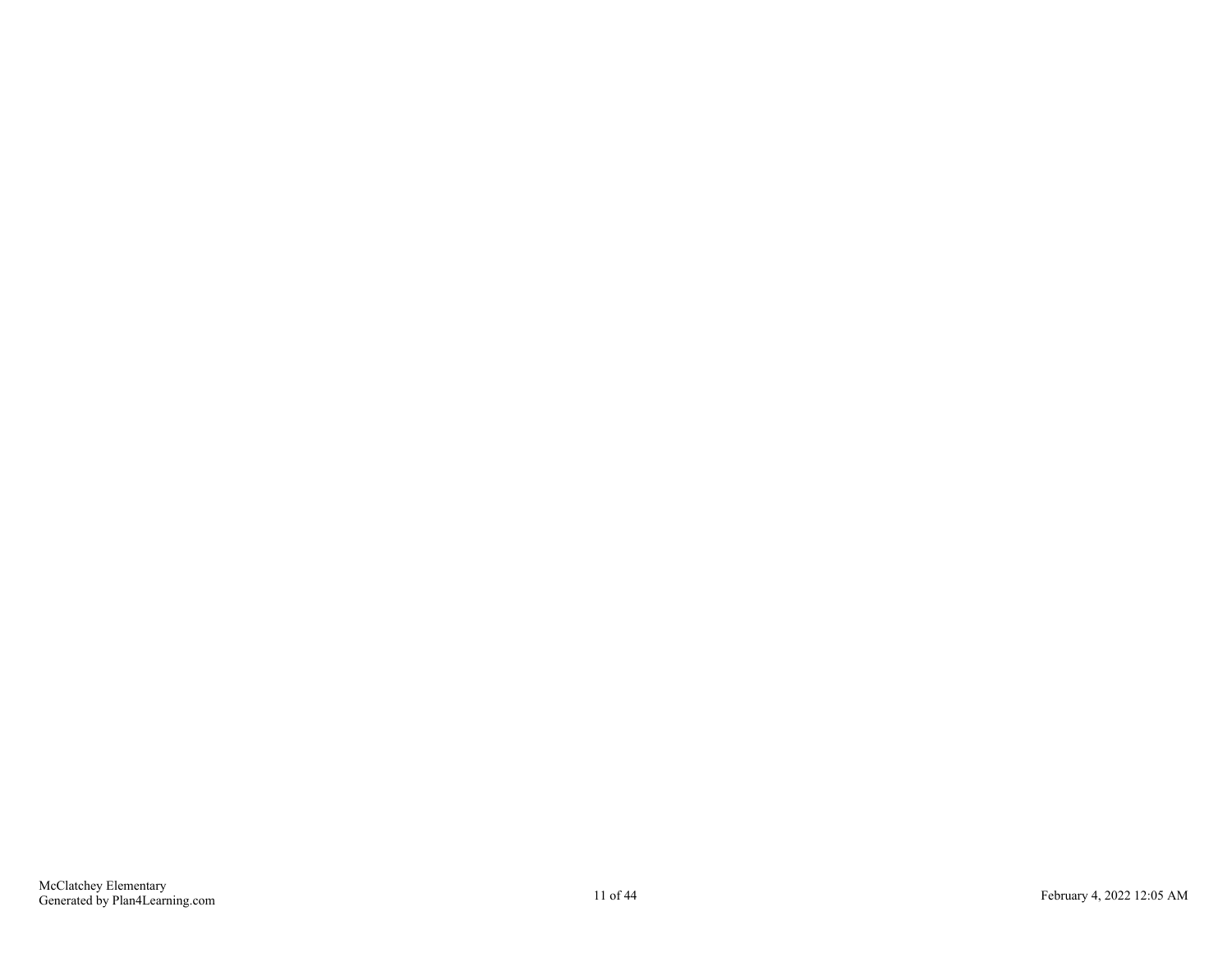#### <span id="page-11-0"></span>**Perceptions**

**Perceptions Summary**

#### **Our culture is built around our DME Mission and Vision:**

**Vision:** Empowering learners with purpose to inspire, serve, and lead.

**Mission:** Design innovative experiences in a 21st. Century learning environment that develop confidence through purpose, passion, and pride.

One way we build a positive, safe culture is by implementing the Character Counts Character Education Program. There are 6 pillars to the program. We focus on one pillar a month.

- Monthly Assemblies
- Book-Of-The-Month
- School Counselor Led Lessons

Our school discipline process is embedded through our Character Counts initiave. We always use restorative discipline practices if a student need arises. We have a character lab. We use the lab as a teachable moment opportunity to guide, talk, and listen to our students. Our discipline data reveals that we have been successful in implementing character education practices to elevate discipline problems. At DME we strive to have an inclusive culture and to provide programs that address the needs of all students.

Our district SRO and safety support personnel come to DME meetings to discuss safety with all staff. We are currently reviewing and practicing our safety drills. We have studied our crisis plan and have reviewed what to do in different emergency situations. Perceptions Strengths We have many things in place to maintain a positie culture and climate. House System Media Team Student Led Assemblies. Chess Club Math Pentathlon Destination Imagintation All City Choir

#### **We believe...**

our community is a part of our family and we value and support each other like a family.

we celebrate the power of diversity by honoring indivudual unique strengths and talents.

in the unlimited potential of our students.

in the the strength of our community and that makes us Midlothian Strong.

in the importanace of building partnerships and trust with our students, staff, and all stakeholder, and we honor those relationships.

in excellence through purpose and that we are to cultivate each person's purpose and passion.

#### **Communication:**

McClatchey Messenger, weekly

Weekly Parent E-mail

McClatchey Elementary Generated by Plan4Learning.com February 4, 2022 12:05 AM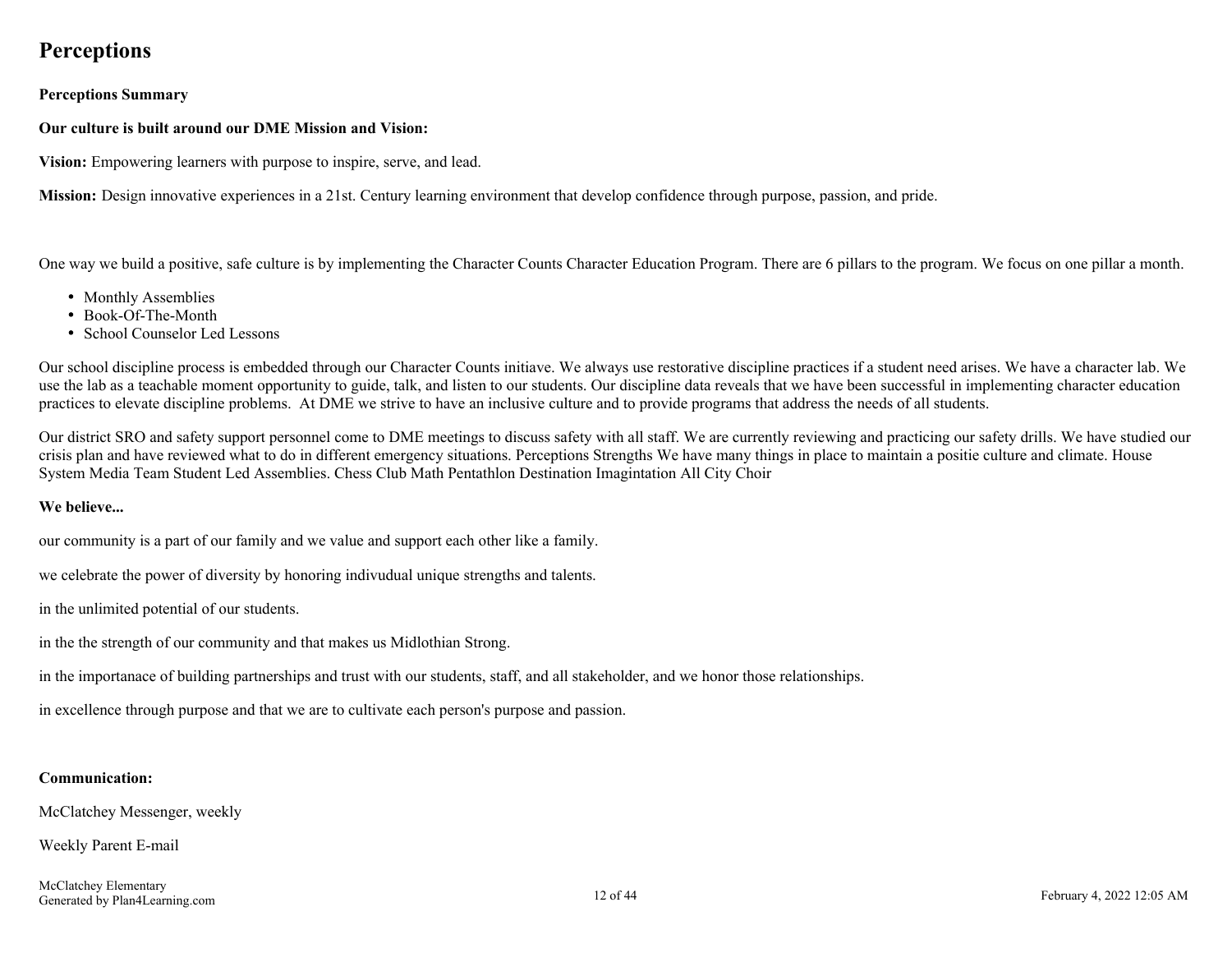Twitter, Facebook, Weekly Classroom Newsletters

PTO Facebook and meetings

#### **Family/Community Engagement:**

Meet the Teacher with grade level expectations

Career presentations

Family/Community Nights

PTO/Volunteers

LAMP Community Volunteers

#### HERO's Club

Campus Educational Improvement Committee (staff, parents, community)

#### **Culture and Climate:**

Friendly & helpful office staff

Restorative Practices

Weekly Character focus

Theme: #DMEdestinations

Supportive staff

Mentor/Lead teachers

Active Volunteers

PAL Program

LAMP Time

C4D

Extra/Co Curricular activities

Football Readers

McClatchey Elementary February Elementary<br>Generated by Plan4Learning.com 13 of 44 February 4, 2022 12:05 AM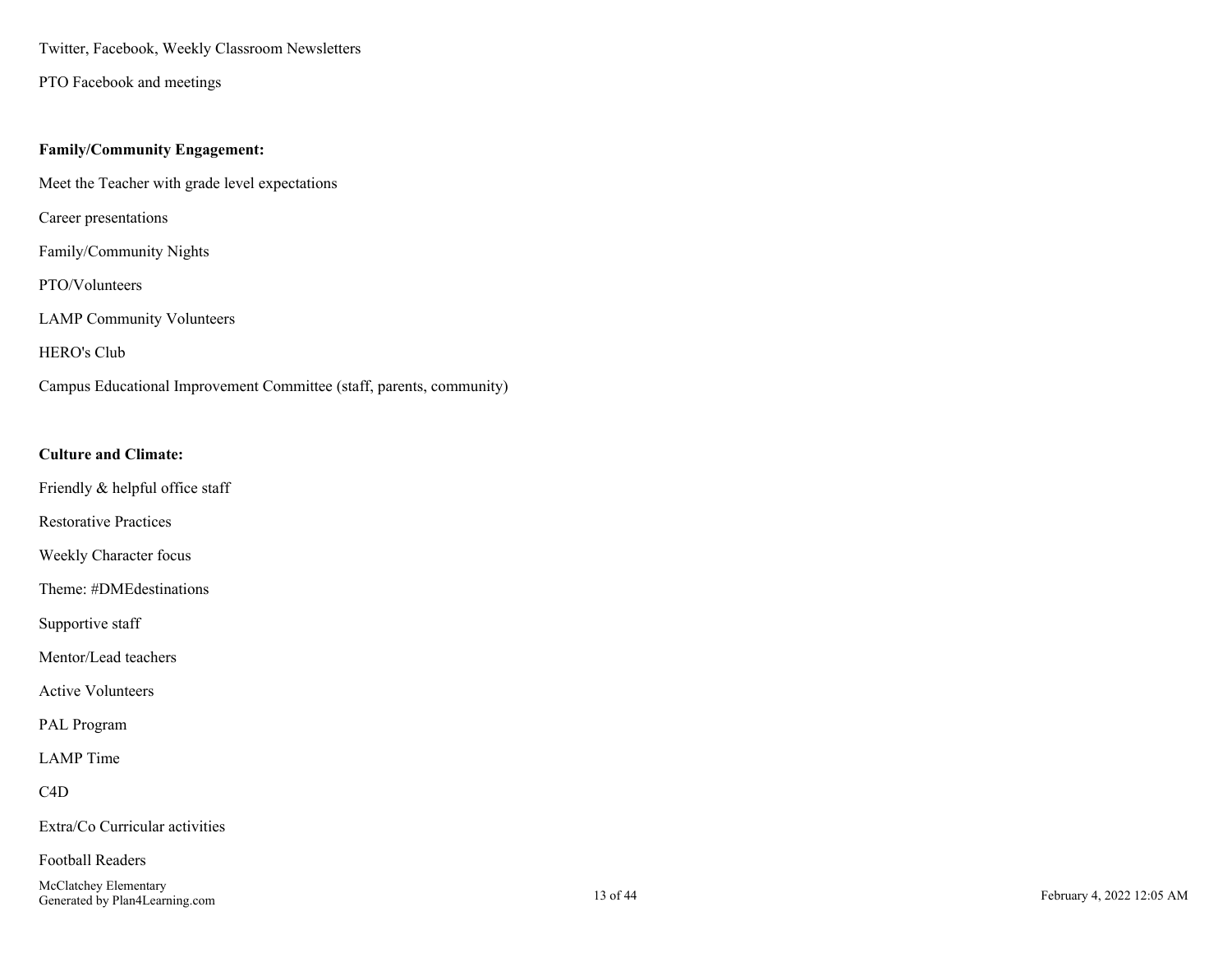Elementary Partners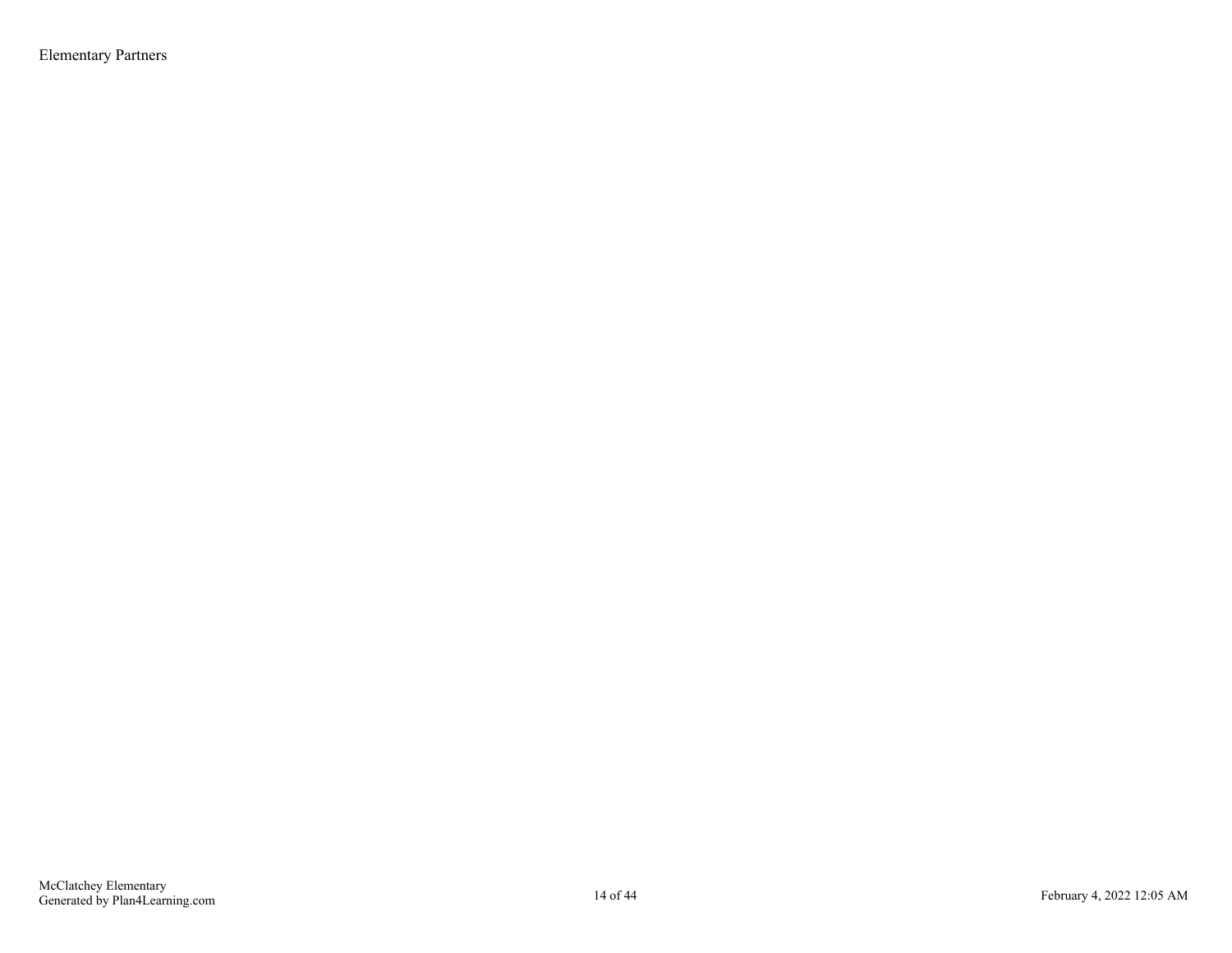<span id="page-14-0"></span>**Priority Problem Statements**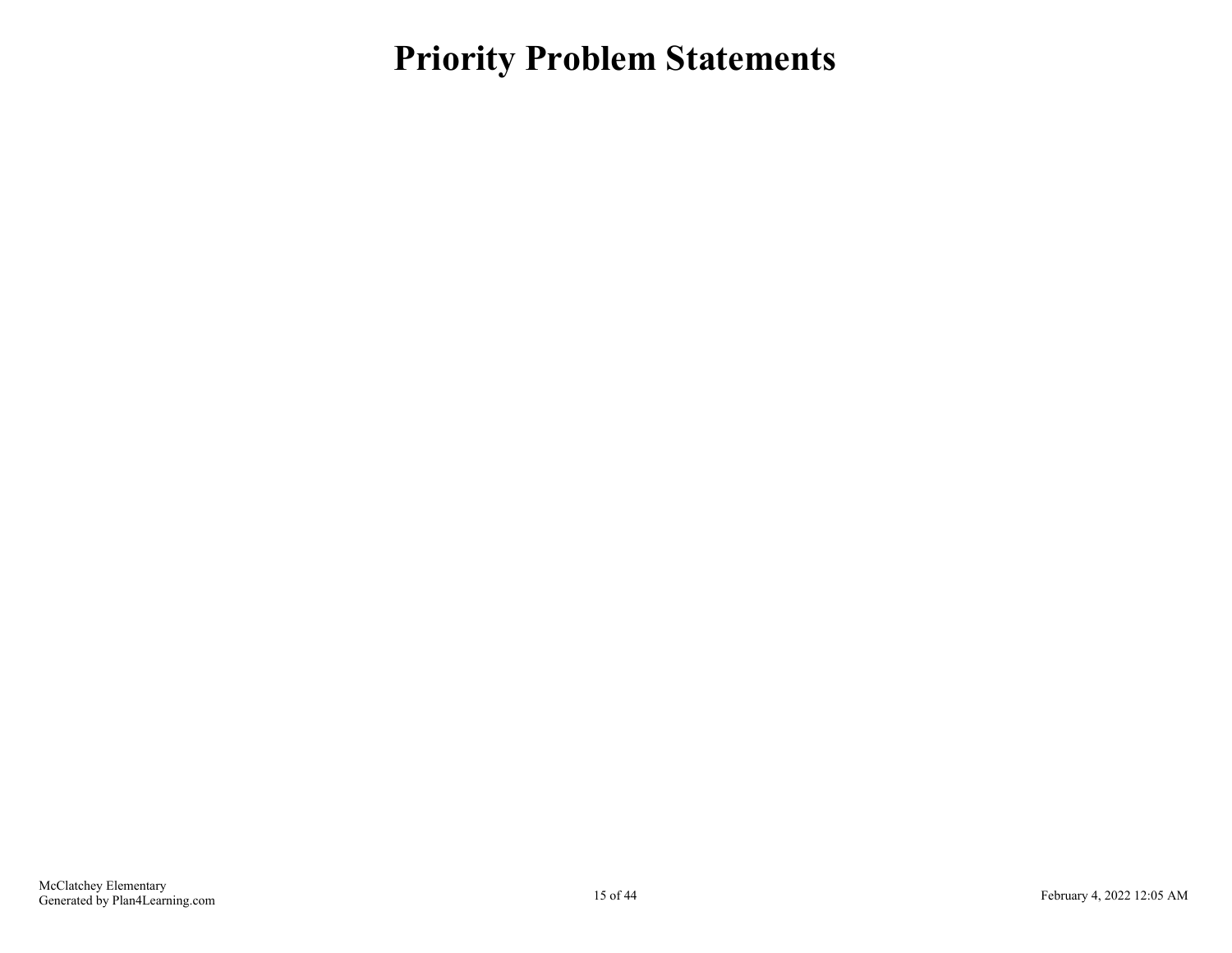### **Goals**

#### **Revised/Approved: November 15, 2021**

<span id="page-15-0"></span>**Goal 1:** Design innovative learning environments while increasing academic rigor through aligned teaching and learning.

**Performance Objective 1:** Design, develop and support aligned K-12 curriculum, providing challenging academic content standards and aligned academic achievement standards shown through an increase of 2 percentage points in Accomplished or Higher in each domain, planning and instruction.

**Evaluation Data Sources:** TTESS M\*Powered Domain 1 and 2 data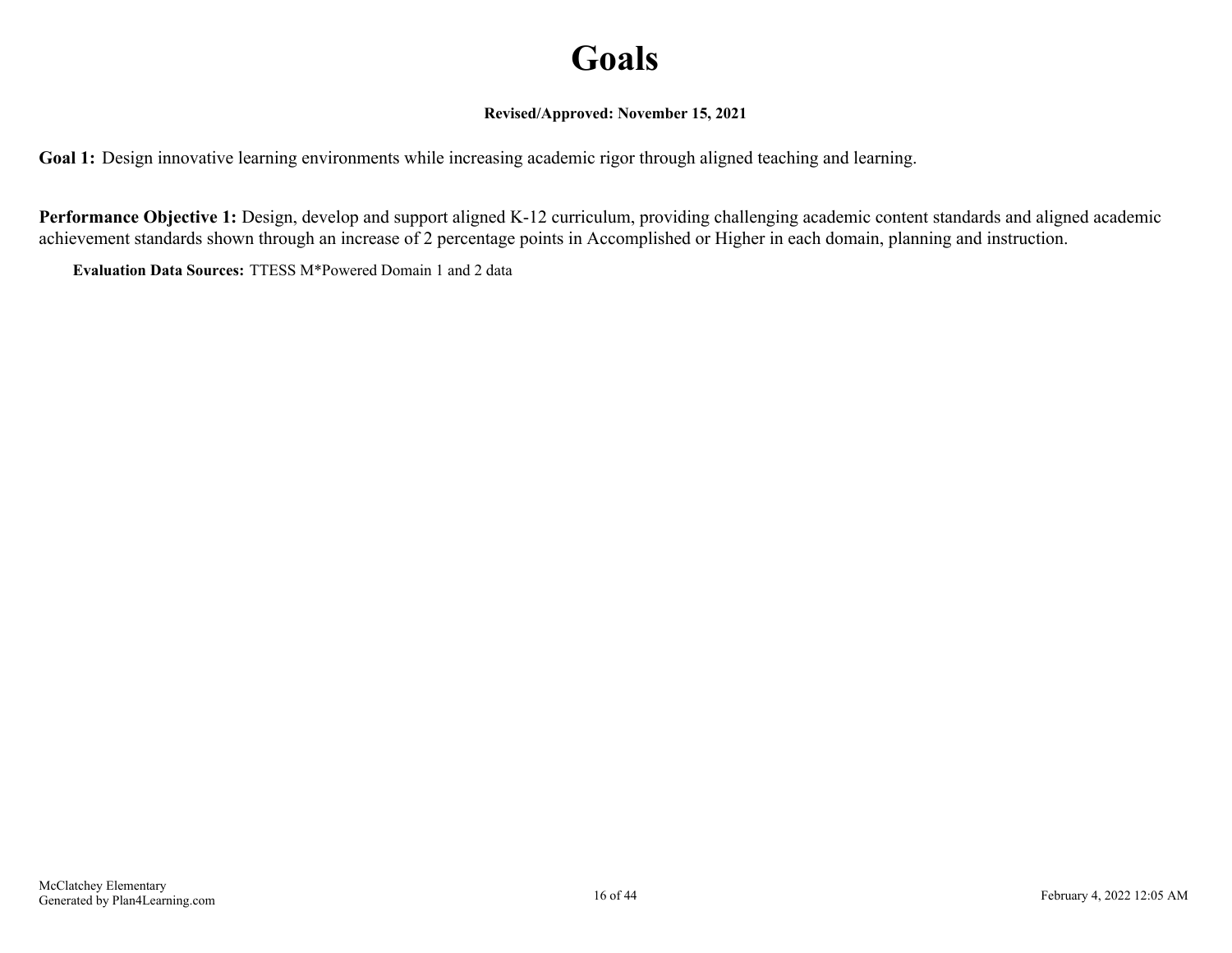| <b>Strategy 1 Details</b>                                                                                                                                                                                                                                                   |     | <b>Formative Reviews</b> |      |
|-----------------------------------------------------------------------------------------------------------------------------------------------------------------------------------------------------------------------------------------------------------------------------|-----|--------------------------|------|
| <b>Strategy 1:</b> Provide student choice in demonstrating evidence of learning for all core content,                                                                                                                                                                       |     | Formative                |      |
| 1.5 Accomplished                                                                                                                                                                                                                                                            | Dec | Mar                      | June |
| * All digital activities, materials, and assessments are:                                                                                                                                                                                                                   |     |                          |      |
| * authentic for students                                                                                                                                                                                                                                                    |     |                          |      |
| * student-owned, learner driven<br>* aligned with the specificity and rigor of most state standards, following the TRS YAG/IFD and district Pacing Guides                                                                                                                   |     |                          |      |
| * include integration of technology that is not substitution                                                                                                                                                                                                                |     |                          |      |
| * Most Unit Assessments, Performance Assessments, evidence of learning, and other formal/informal assessments are digital or electronic for<br>timely analysis, as appropriate.                                                                                             |     |                          |      |
| * Collaborates regularly in designing of lessons across the campus, integrating technology and all TRS documents (core) or other approved<br>curriculum documents (non-TRS/non-core)."                                                                                      |     |                          |      |
| 2.6 (Accomplished)<br>"* Student ownership and choice are routinely reflected in the selection of digital processes and applications to express learning.                                                                                                                   |     |                          |      |
|                                                                                                                                                                                                                                                                             |     |                          |      |
| * Includes student input to regularly adjust for levels of learning by differentiating instruction through the use of available digital devices,<br>tools, applications, et cetera.                                                                                         |     |                          |      |
| * Collaborates with students to collect their work in a digital format, analyzes the work with students, and provides timely feedback in a<br>digital format.                                                                                                               |     |                          |      |
| * Consistently demonstrates a student-centered instructional delivery method, integrating technology and utilizing TRS documents (core) or<br>other approved curriculuar documents (non-TRS/non-core).                                                                      |     |                          |      |
| * Consistently delivers lessons that meet content and rigor level expectations of TRS documents (core) or other approved curriculum                                                                                                                                         |     |                          |      |
| documents (non-TRS/non-core) and other digital and content-specific expectations set forth in iPlan PLCs to ensure innovative learning. "<br>Strategy's Expected Result/Impact: The teachers will increase of 2 percentage points in Accomplished or Higher in each domain, |     |                          |      |
| planning and instruction.                                                                                                                                                                                                                                                   |     |                          |      |
| Percentage of students achieving MASTERS level on STAAR/EOC for each assessment                                                                                                                                                                                             |     |                          |      |
| * 5th Grade---<br>Math=(18-19=56%) 20-21=44.4%                                                                                                                                                                                                                              |     |                          |      |
| Reading=(18-19=46%) 20-21= 45.93%                                                                                                                                                                                                                                           |     |                          |      |
| Science=(18-19=28%) 20-21=32.09%                                                                                                                                                                                                                                            |     |                          |      |
| * 4th Grade---<br>Math= $(18-19=45\%)$ 20-21= 54.96%                                                                                                                                                                                                                        |     |                          |      |
| Reading= $(18-19=17\%)$ 20-21= 35.14%                                                                                                                                                                                                                                       |     |                          |      |
| Writing=(18-19=9%) 20-21=11.4%                                                                                                                                                                                                                                              |     |                          |      |
| * 3rd Grade---                                                                                                                                                                                                                                                              |     |                          |      |
| Math= $(18-19=40\%)$ 20-21= 34.86%<br>Reading= $(18-19=37\%)$ 20-21= 34.86%                                                                                                                                                                                                 |     |                          |      |
|                                                                                                                                                                                                                                                                             |     |                          |      |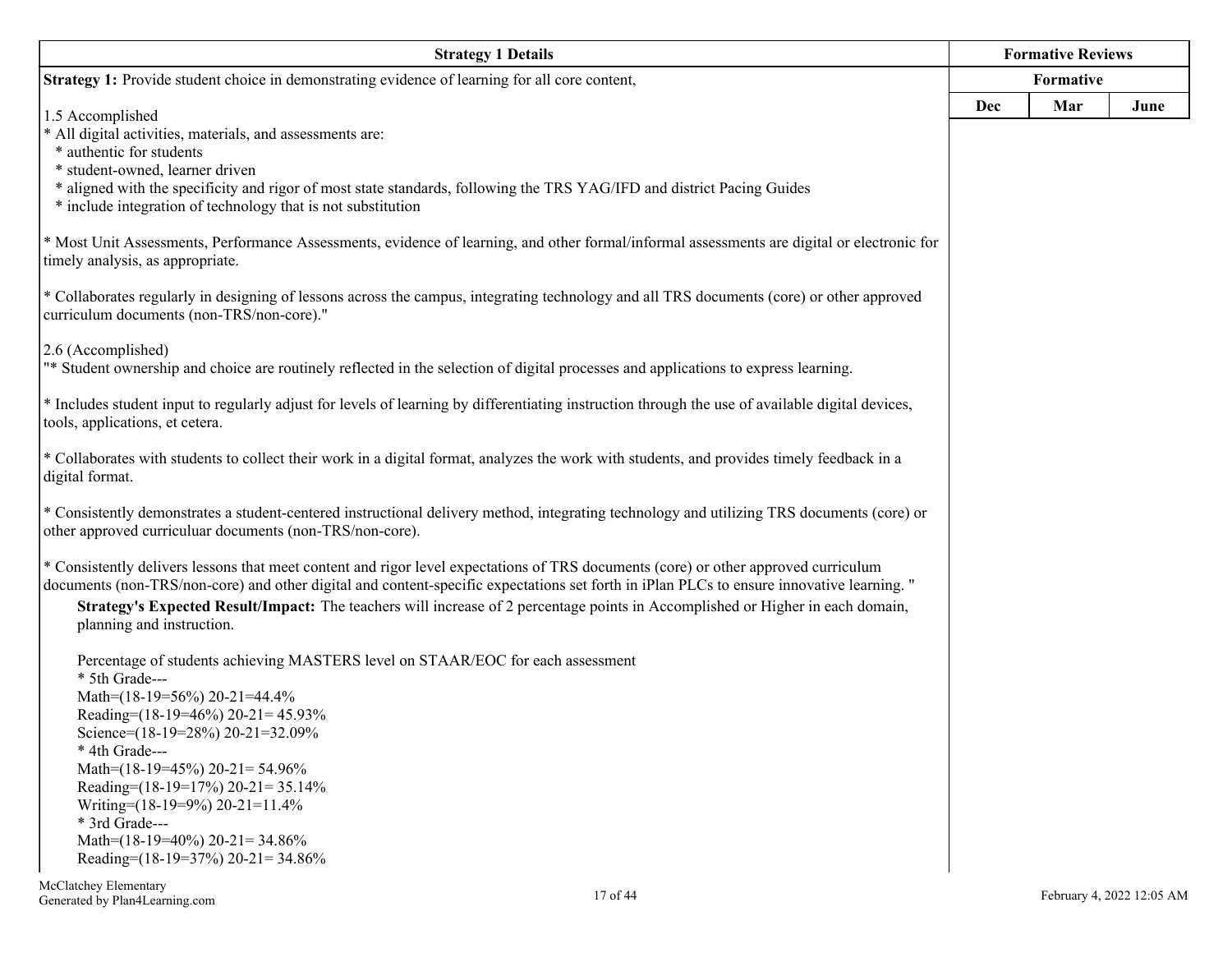**Staff Responsible for Monitoring:** Principals/Teachers/icoach

| Staff Responsible for Monitoring: Principals/Teachers/icoach |                   |                 |               | (85%) | $0\%$ |  |
|--------------------------------------------------------------|-------------------|-----------------|---------------|-------|-------|--|
|                                                              |                   |                 |               |       |       |  |
|                                                              |                   |                 |               |       |       |  |
|                                                              |                   |                 |               |       |       |  |
|                                                              |                   |                 |               |       |       |  |
|                                                              |                   |                 |               |       |       |  |
|                                                              |                   |                 |               |       |       |  |
|                                                              |                   |                 |               |       |       |  |
|                                                              |                   |                 |               |       |       |  |
|                                                              |                   |                 |               |       |       |  |
|                                                              |                   |                 |               |       |       |  |
|                                                              |                   |                 |               |       |       |  |
|                                                              |                   |                 |               |       |       |  |
| No Progress                                                  | 100% Accomplished | Continue/Modify | X Discontinue |       |       |  |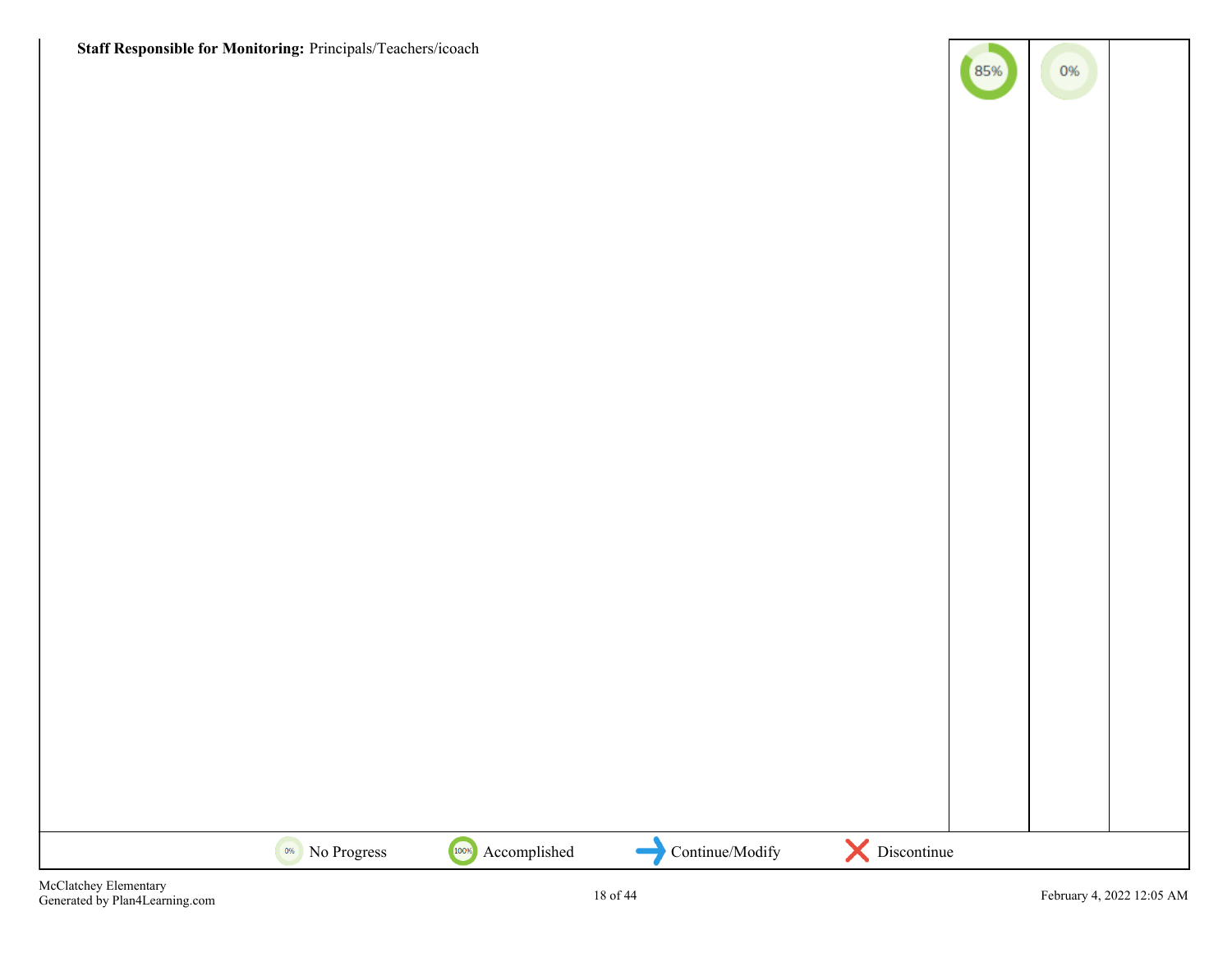**Performance Objective 2:** Using the aligned curriculum we will provide professional learning to improve student growth, measured by the universal screeners and STAAR with 80% of students growth in reading and math.

**HB3 Goal**

**Evaluation Data Sources:** Amplify K-1, Istation/Imagine Math 2-5, Elem students in T3 on MAP, secondary students on MAP

| <b>Strategy 1 Details</b>                                                                                                                       |                          | <b>Formative Reviews</b> |      |  |
|-------------------------------------------------------------------------------------------------------------------------------------------------|--------------------------|--------------------------|------|--|
| Strategy 1: Teachers will plan collaboratively and use data aligned lessons during weekly planning meetings.                                    | <b>Formative</b>         |                          |      |  |
| Teachers will use data to plan targeted intervention and enrichment activities during ICE time.                                                 | Dec                      | Mar                      | June |  |
| K, 1, and SPED teachers will participate in Reading Academy to improve student growth in reading by using universal screeners by 80%.           | 80%                      |                          |      |  |
| <b>Strategy 2 Details</b>                                                                                                                       | <b>Formative Reviews</b> |                          |      |  |
| <b>Strategy 2:</b> Provide professional development on research based strategies tied to the new walkthrough form and book Fundamental Five and | Formative                |                          |      |  |
| Sean Cain's research.                                                                                                                           | <b>Dec</b>               | Mar                      | June |  |
| <b>Strategy's Expected Result/Impact: 80% growth in math and reading</b><br>Staff Responsible for Monitoring: Principals/Teachers/icoach        |                          |                          |      |  |
| 0%<br>Accomplished<br>No Progress<br>Continue/Modify<br>Discontinue<br>100%                                                                     |                          |                          |      |  |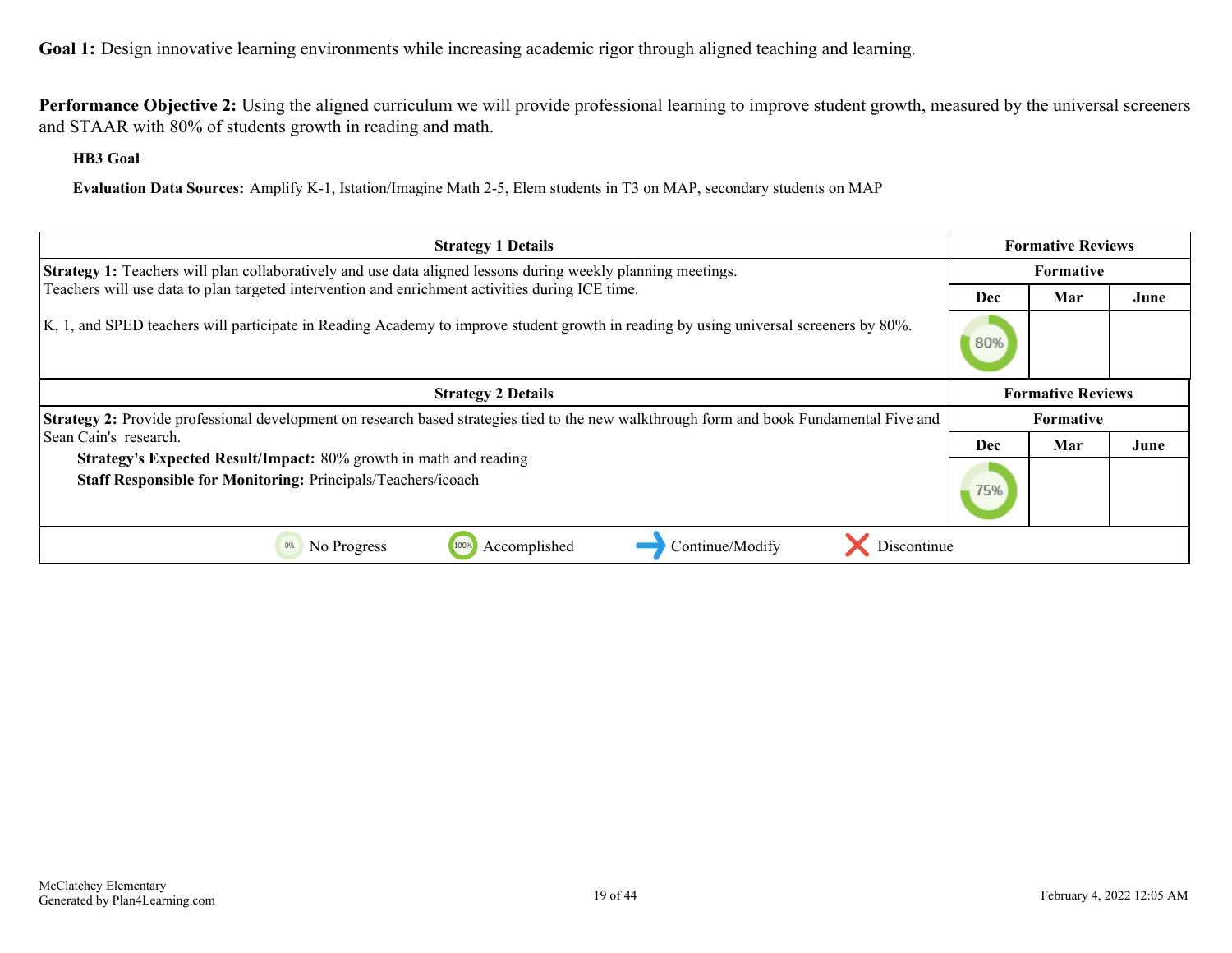Performance Objective 3: Provide interim /district assessments which will increase Meets on STAAR by at least 7 percentage points in all content areas from STAAR 2021.

**HB3 Goal**

**Evaluation Data Sources:** Eduphoria Cambium

| <b>Strategy 1 Details</b>                                                                                                                                                                                                                   |     | <b>Formative Reviews</b> |      |
|---------------------------------------------------------------------------------------------------------------------------------------------------------------------------------------------------------------------------------------------|-----|--------------------------|------|
| <b>Strategy 1:</b> All tiered students, including AI students, will be progress monitored by taking interim assessments to increase their performance                                                                                       |     | <b>Formative</b>         |      |
| on the STAAR test.                                                                                                                                                                                                                          | Dec | Mar                      | June |
| Strategy's Expected Result/Impact: 7 percentage points in meets in all content areas from STAAR 2021.<br>Staff Responsible for Monitoring: Principals/Teachers/icoach/AI administrator<br><b>ESF Levers:</b> Lever 5: Effective Instruction | 80% |                          |      |
| Accomplished<br>Continue/Modify<br>Discontinue<br>No Progress                                                                                                                                                                               |     |                          |      |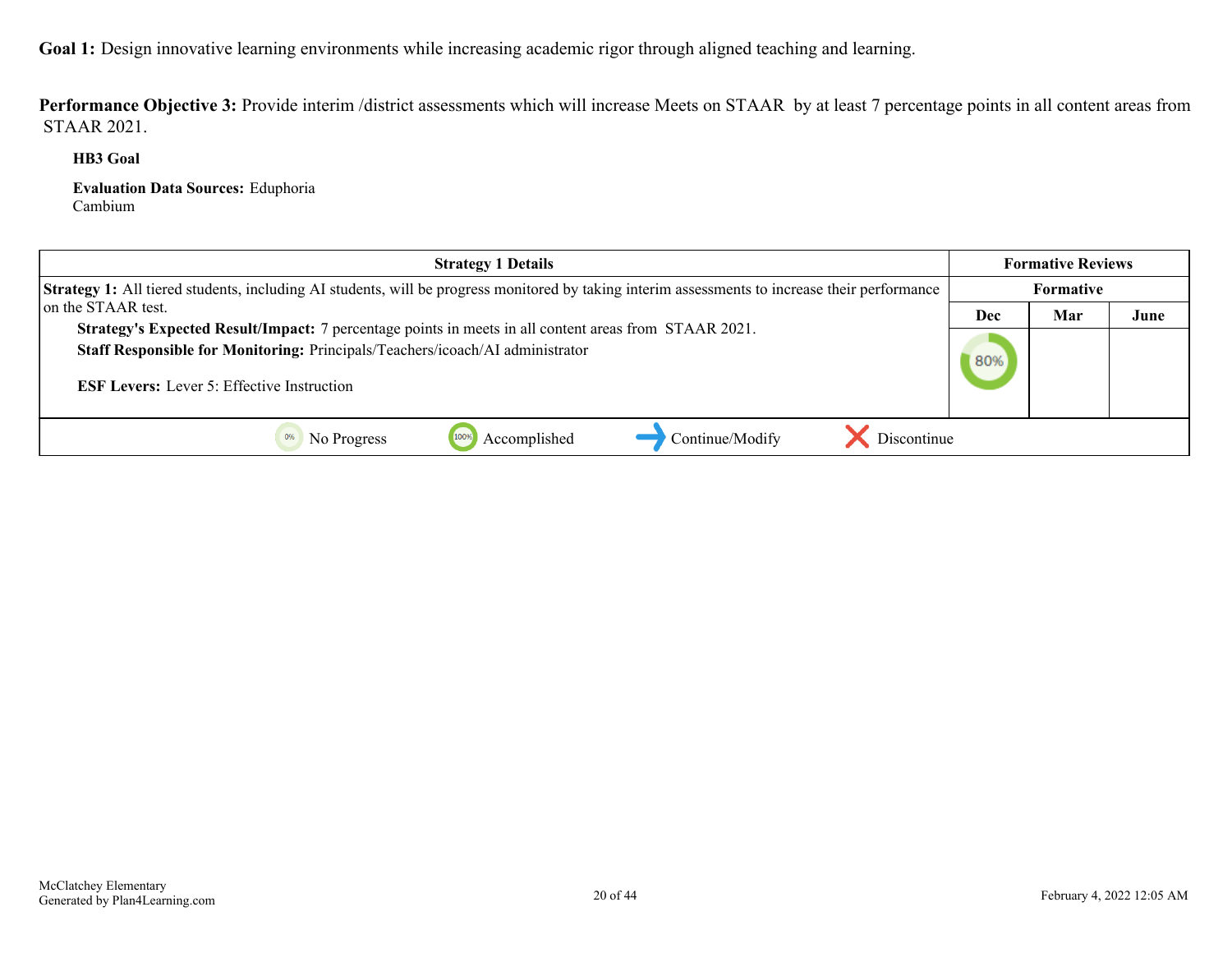**Performance Objective 4:** Provide students opportunities to reach their unlimited potential through collaboration, creativity, critical thinking and communication within the K-12 aligned curriculum with an increase in the Brightbyte data in the Teacher and Student area of the 4 C's by 5 scaled points at the end of 2021-2022 school year.

#### **HB3 Goal**

**Evaluation Data Sources:** BrightByte Data

| <b>Strategy 1 Details</b>                                                                                             | <b>Formative Reviews</b> |           |      |
|-----------------------------------------------------------------------------------------------------------------------|--------------------------|-----------|------|
| <b>Strategy 1:</b> The icoach will support our teachers in weekly collaboration to ensure plans include the 4 C's.    |                          | Formative |      |
| Strategy's Expected Result/Impact: This will improve our data by 5 scaled points at the end of 2021-2022 school year. | Dec                      | Mar       | June |
| Staff Responsible for Monitoring: Principals/Teachers/icoach/AI admin.                                                | 75%                      |           |      |
| Continue/Modify<br>Discontinue<br>Accomplished<br>100<br>No Progress                                                  |                          |           |      |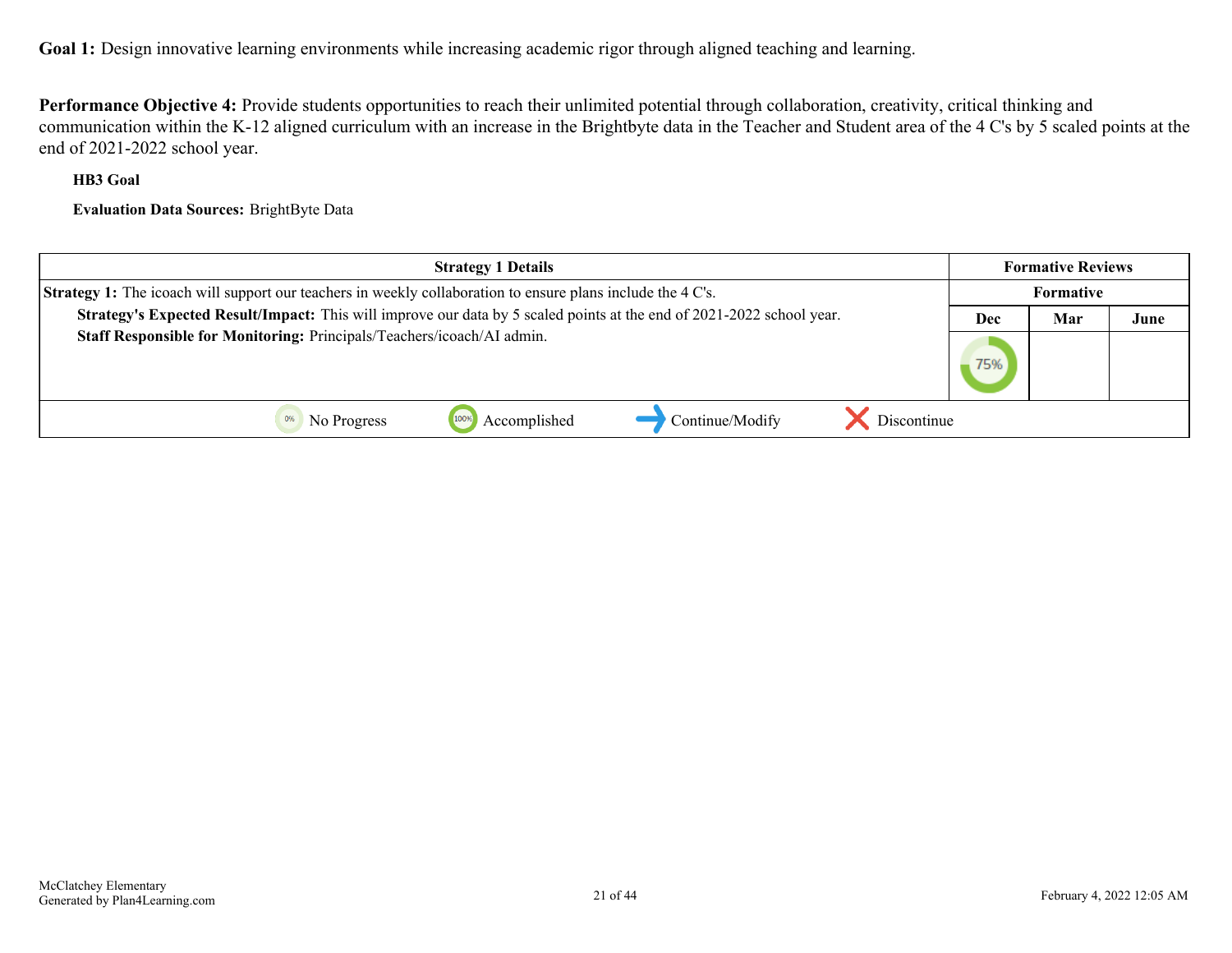**Performance Objective 5:** Support excellence through purpose by providing intentional application of high yield learning strategies for the growth of all students with a decrease of students requiring tiered or AI services by 10%.

**HB3 Goal**

**Evaluation Data Sources:** Frontline Tier data AI progress monitoring/STAAR/MAP

| <b>Strategy 1 Details</b>                                                                                                                                                 |                          | <b>Formative Reviews</b> |      |
|---------------------------------------------------------------------------------------------------------------------------------------------------------------------------|--------------------------|--------------------------|------|
| Strategy 1: Teachers have access to all resources available in MISD in our DME Hub to teach all TIERED students and will incorporate the                                  | Formative                |                          |      |
| lead4ward high yield strategies in lesson designs.                                                                                                                        | Dec                      | Mar                      | June |
| Strategy's Expected Result/Impact: Decrease of students requiring tiered or AI services by 10%.<br>Staff Responsible for Monitoring: Principals/Teachers/icoach/AI admin. | 75%                      |                          |      |
| <b>Strategy 2 Details</b>                                                                                                                                                 | <b>Formative Reviews</b> |                          |      |
| Strategy 2: Principal, interventionist and teacher leaders will participate in a virtual conference and make plans to educate staff on best                               |                          | Formative                |      |
| practice for interventions.                                                                                                                                               | <b>Dec</b>               | Mar                      | June |
| Strategy's Expected Result/Impact: Decrease of students requiring tiered or AI services by 10%.<br>Staff Responsible for Monitoring: Principals/Teachers/icoach/AI admin. | 100%                     | 100%                     |      |
| Discontinue<br>Accomplished<br>Continue/Modify<br>0%<br>No Progress<br>1009                                                                                               |                          |                          |      |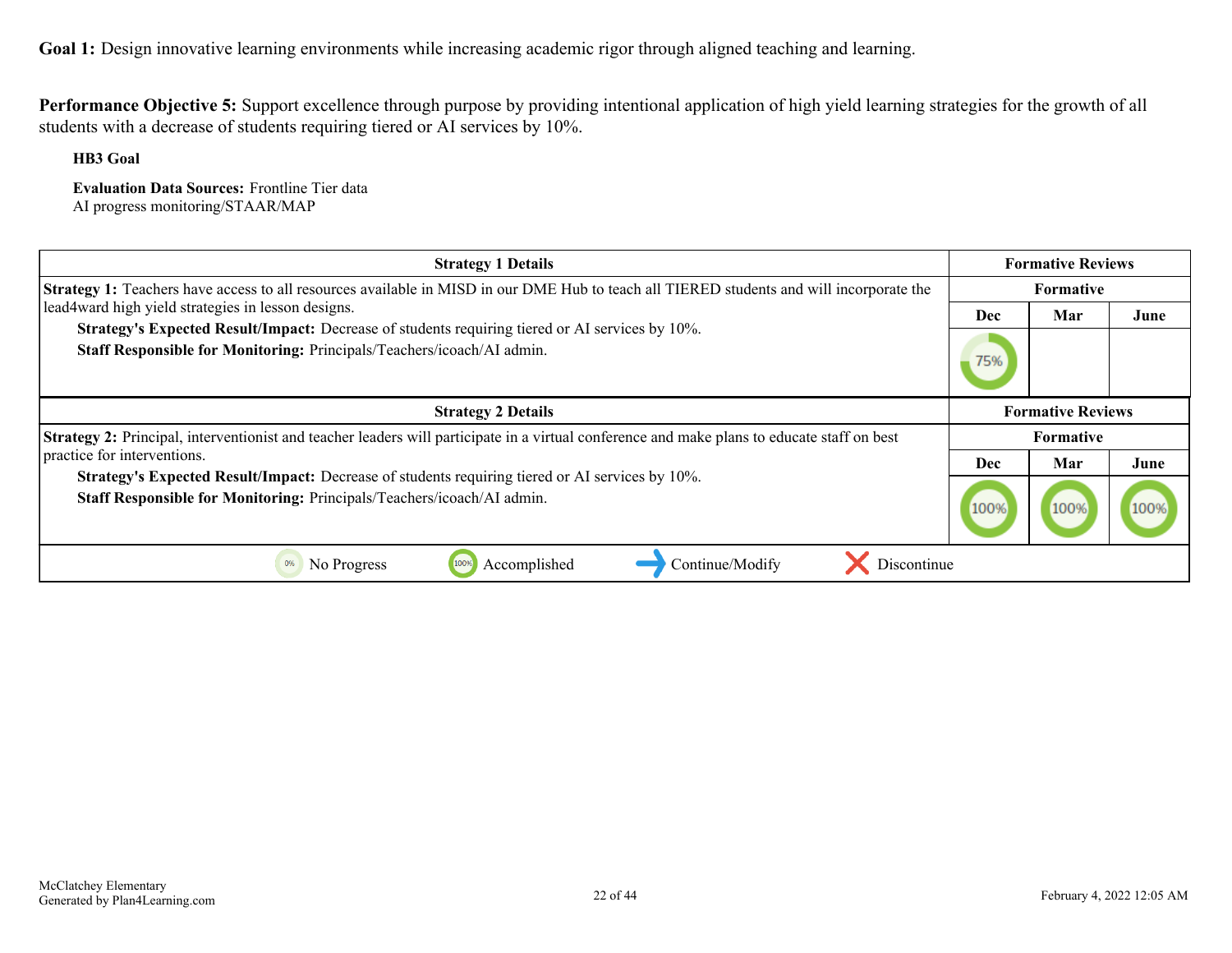**Performance Objective 6:** Increase the participation and achievement of students in Advanced Academics with an increase of 2 percentage points in the enrollment of students in AP, Dual Credit, and 8th Grade Algebra I, as well as increase in CCMR by 2 percentage points.

**HB3 Goal**

**Evaluation Data Sources:** Increase of students in advanced academic courses Increase in CCMR accountability

| <b>Strategy 1 Details</b>                                                                                                 | <b>Formative Reviews</b> |                  |      |
|---------------------------------------------------------------------------------------------------------------------------|--------------------------|------------------|------|
| <b>Strategy 1:</b> Students will participate in LAMP time each month.                                                     |                          | <b>Formative</b> |      |
| <b>Strategy's Expected Result/Impact:</b> This will aid our students in developing a pathway in secondary education.      | Dec                      | Mar              | June |
| Our personal skills survey will increase in the SEL area.<br><b>Staff Responsible for Monitoring: Principals/Teachers</b> | 80%                      |                  |      |
| Discontinue<br>Continue/Modify<br>Accomplished<br>1009<br>No Progress                                                     |                          |                  |      |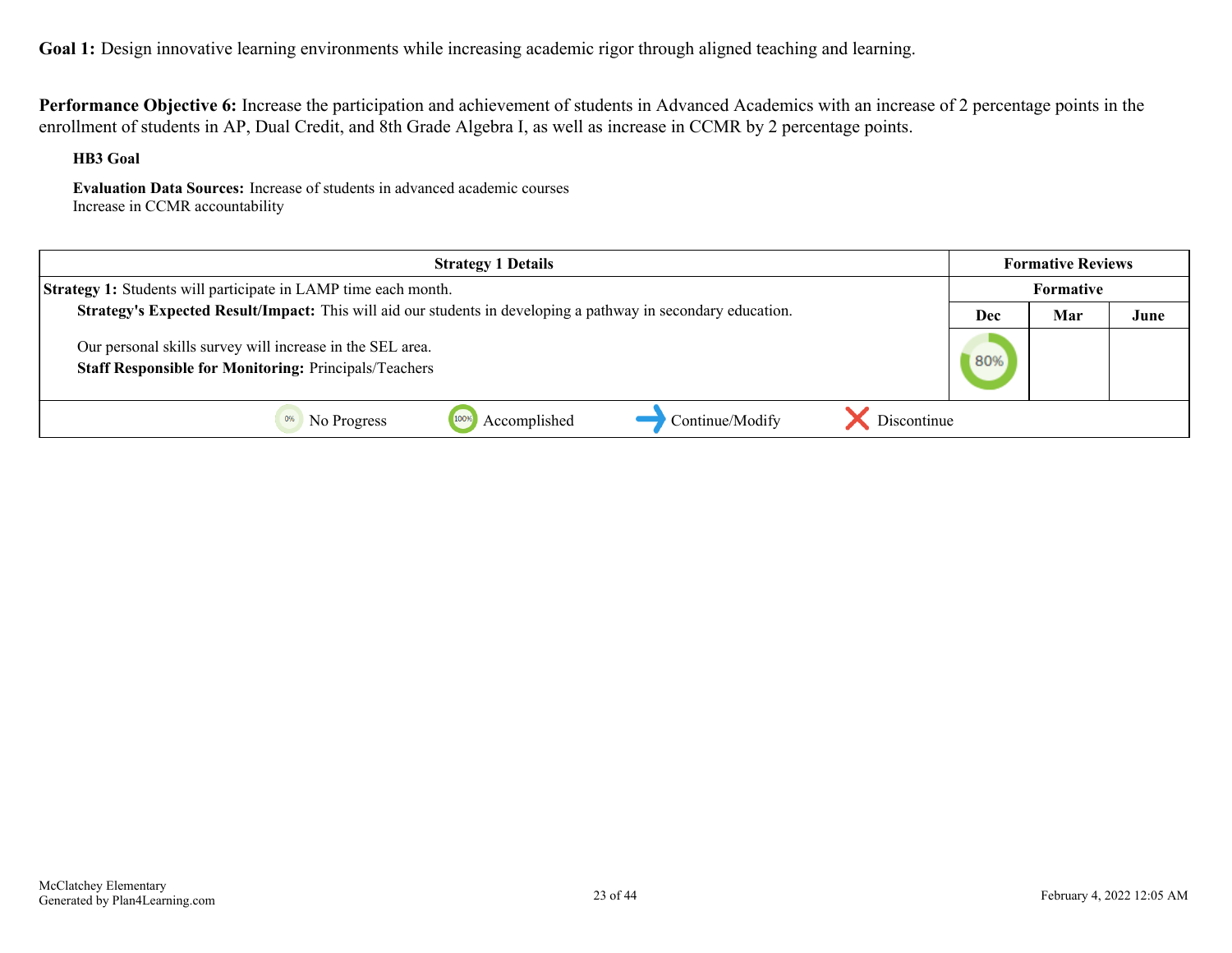**Performance Objective 7:** Increase special education students' gain score by 5 percentage points on STAAR for each content area subject test.

**HB3 Goal**

**Evaluation Data Sources:** STAAR 2022 data by content area , MAP 2022 data

| <b>Strategy 1 Details</b>                                                                                                                                        |     | <b>Formative Reviews</b> |      |
|------------------------------------------------------------------------------------------------------------------------------------------------------------------|-----|--------------------------|------|
| Strategy 1: Teachers will use assessment data to plan targeted intervention and enrichment activities during ICE time. The students group                        |     | <b>Formative</b>         |      |
| will be flexible.                                                                                                                                                | Dec | Mar                      | June |
| <b>Strategy's Expected Result/Impact:</b> Increase special education students' gain score by 5 percentage points on STAAR for each<br>content area subject test. |     |                          |      |
| add STAAR data                                                                                                                                                   |     |                          |      |
| <b>Staff Responsible for Monitoring: SPED Teachers/AI Admin./Principals/Teachers</b>                                                                             |     |                          |      |
| Accomplished<br>Continue/Modify<br>Discontinue<br>No Progress<br>100%                                                                                            |     |                          |      |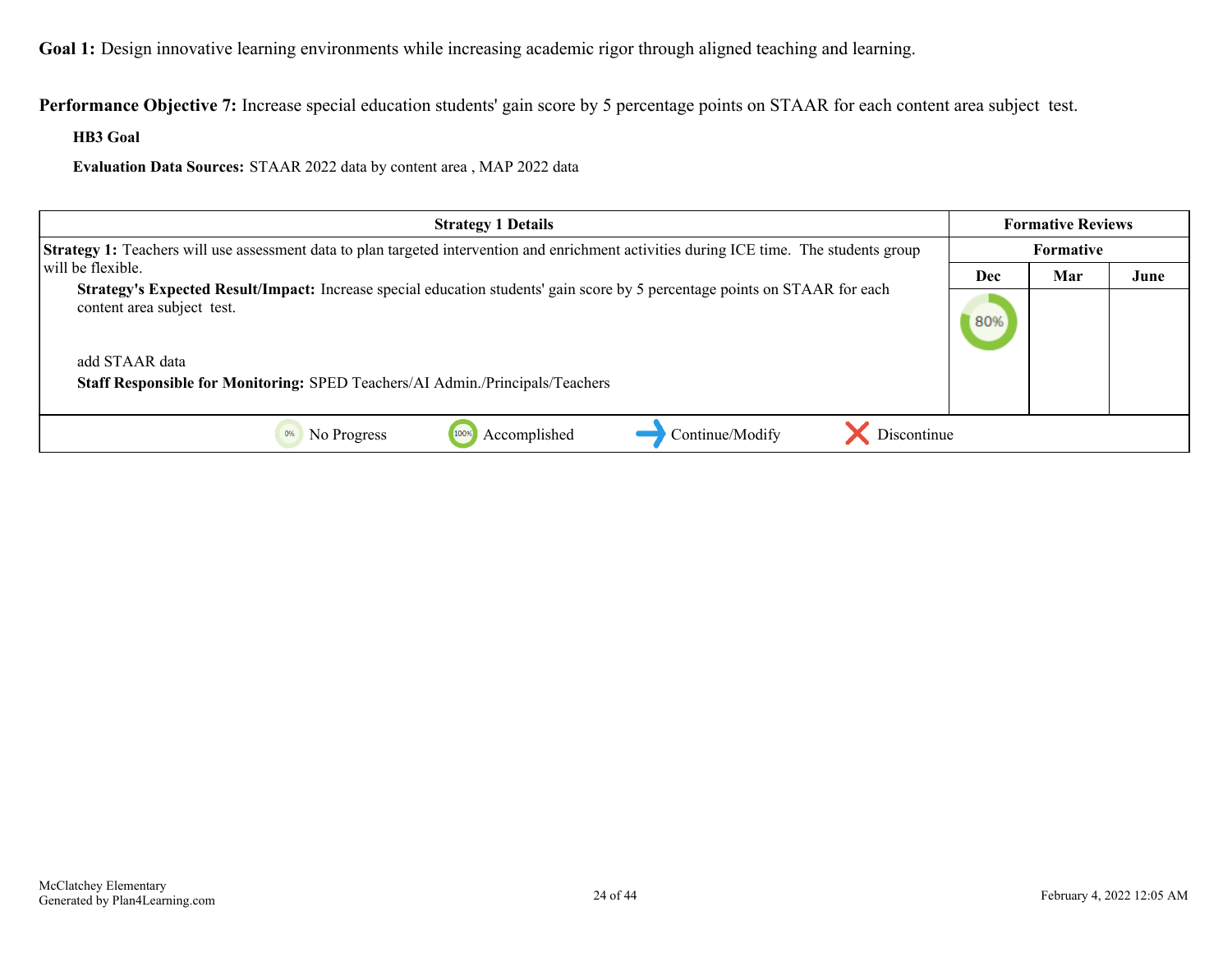**Performance Objective 8:** Increase Emergent Bilingual Total EL Academic Growth Score in reading and math by 10 percentage points on STAAR assessments by May 2022.

**HB3 Goal**

**Evaluation Data Sources:** STAAR 2022 LEP data by content, MAP Growth 2021-22 data

| <b>Strategy 1 Details</b>                                                                                                                       | <b>Formative Reviews</b> |                  |      |
|-------------------------------------------------------------------------------------------------------------------------------------------------|--------------------------|------------------|------|
| <b>Strategy 1:</b> The Emergent Bilingual Teacher and General Education Teachers will use assessment data to plan targeted intervention for our |                          | <b>Formative</b> |      |
| Emergent Bilingual students.                                                                                                                    | Dec                      | Mar              | June |
| Strategy's Expected Result/Impact: 10 percentage points in each content area on STAAR.                                                          |                          |                  |      |
| Staff Responsible for Monitoring: Bilingual Teacher/Gen. Ed. Teacher/Principal                                                                  | 80%                      |                  |      |
|                                                                                                                                                 |                          |                  |      |
| Continue/Modify<br>Discontinue<br>No Progress<br>Accomplished                                                                                   |                          |                  |      |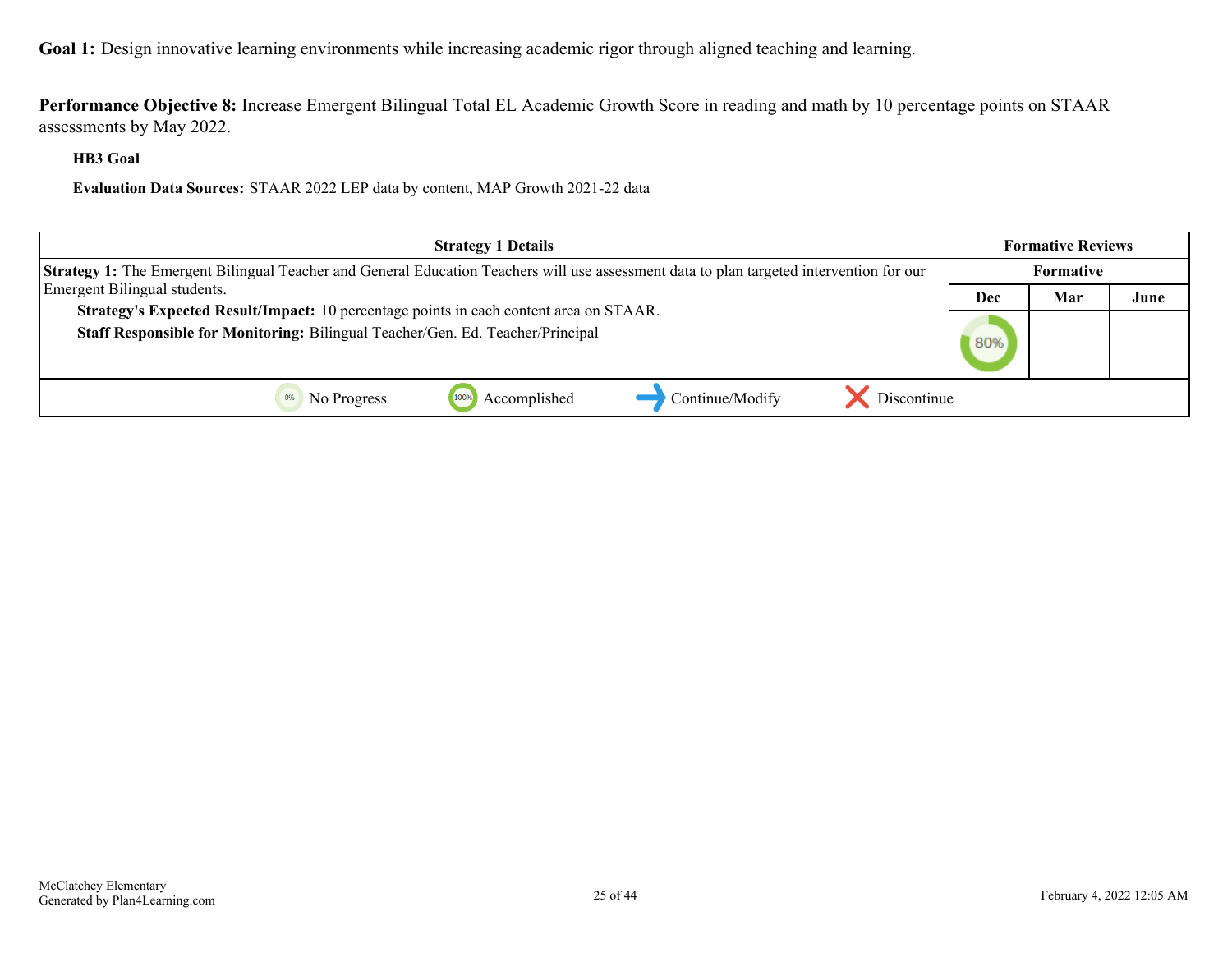<span id="page-25-0"></span>Goal 2: Develop a comprehensive staffing plan to foster innovation, effective communication and a high performing culture throughout the district.

**Performance Objective 1:** Develop and execute a high level recruitment plan by maintaining a 90% or above overall market value (using the TASB comparison group) of employee salaries as measured by TASB.

**Evaluation Data Sources:** Yearly TASB Salary Study

| <b>Strategy 1 Details</b>                             |                      |                 |             | <b>Formative Reviews</b> |     |      |  |
|-------------------------------------------------------|----------------------|-----------------|-------------|--------------------------|-----|------|--|
| <b>Strategy 1:</b> Not a campus performance objective |                      |                 |             | Formative                |     |      |  |
|                                                       |                      |                 |             | Dec                      | Mar | June |  |
|                                                       |                      |                 |             |                          |     |      |  |
| 0%<br>No Progress                                     | Accomplished<br>100% | Continue/Modify | Discontinue |                          |     |      |  |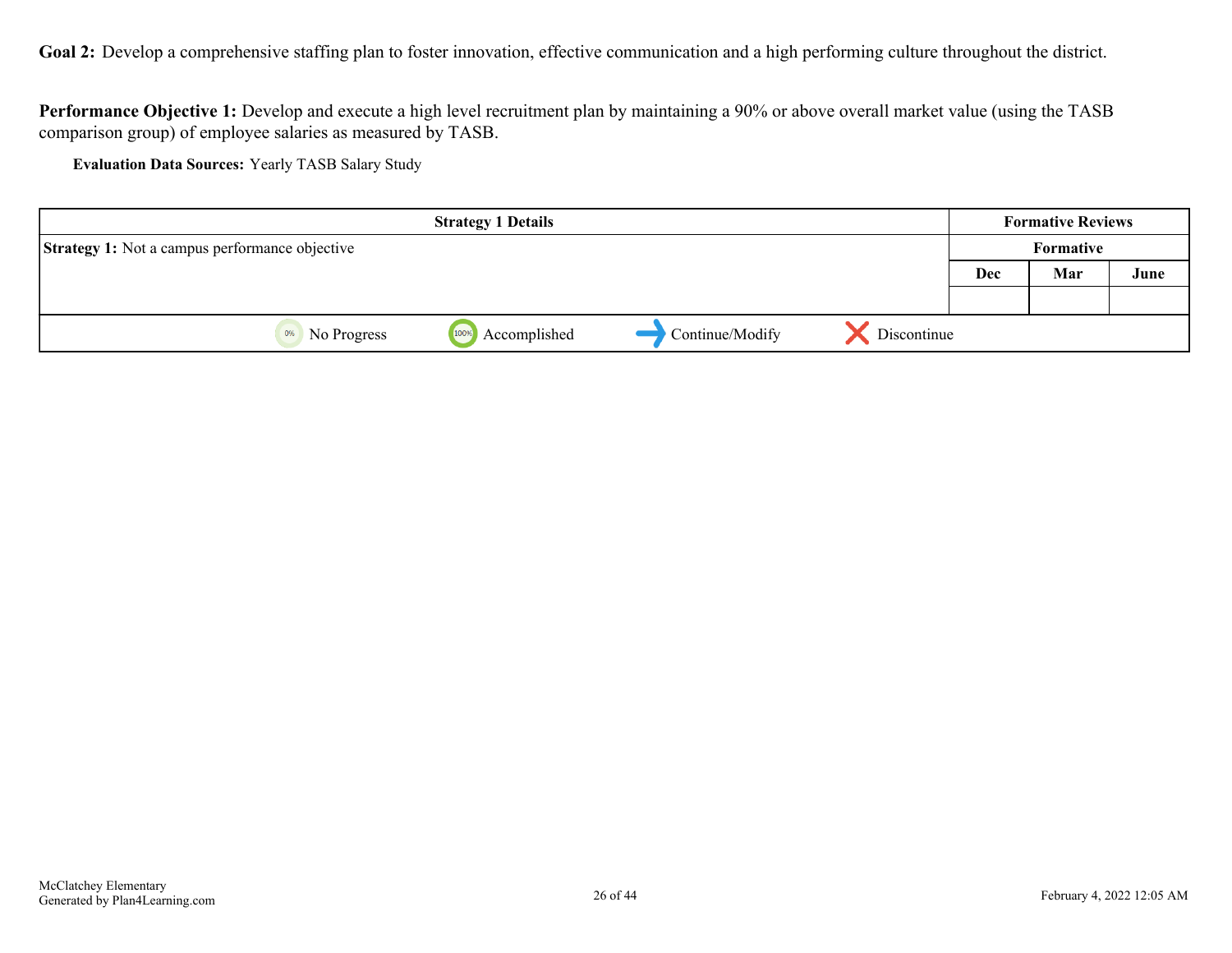**Goal 2:** Develop a comprehensive staffing plan to foster innovation, effective communication and a high performing culture throughout the district.

**Performance Objective 2:** Identify and provide support systems needed to increase staff attendance and retain quality staff as measured by the district survey with a 2% increase in employee satisfaction.

**Evaluation Data Sources:** District Staff Survey

| <b>Strategy 1 Details</b>                                                                                                       | <b>Formative Reviews</b> |     |      |
|---------------------------------------------------------------------------------------------------------------------------------|--------------------------|-----|------|
| Strategy 1: New teachers on campus will participate in the mentorship program and also in the DME monthly "new" staff meetings. | <b>Formative</b>         |     |      |
| Strategy's Expected Result/Impact: 2% increase in employee satisfaction on Youth Truth                                          | Dec                      | Mar | June |
| <b>Staff Responsible for Monitoring: Principals/Mentor</b>                                                                      | 80%                      |     |      |
| Discontinue<br>Accomplished<br>Continue/Modify<br>100%<br>No Progress                                                           |                          |     |      |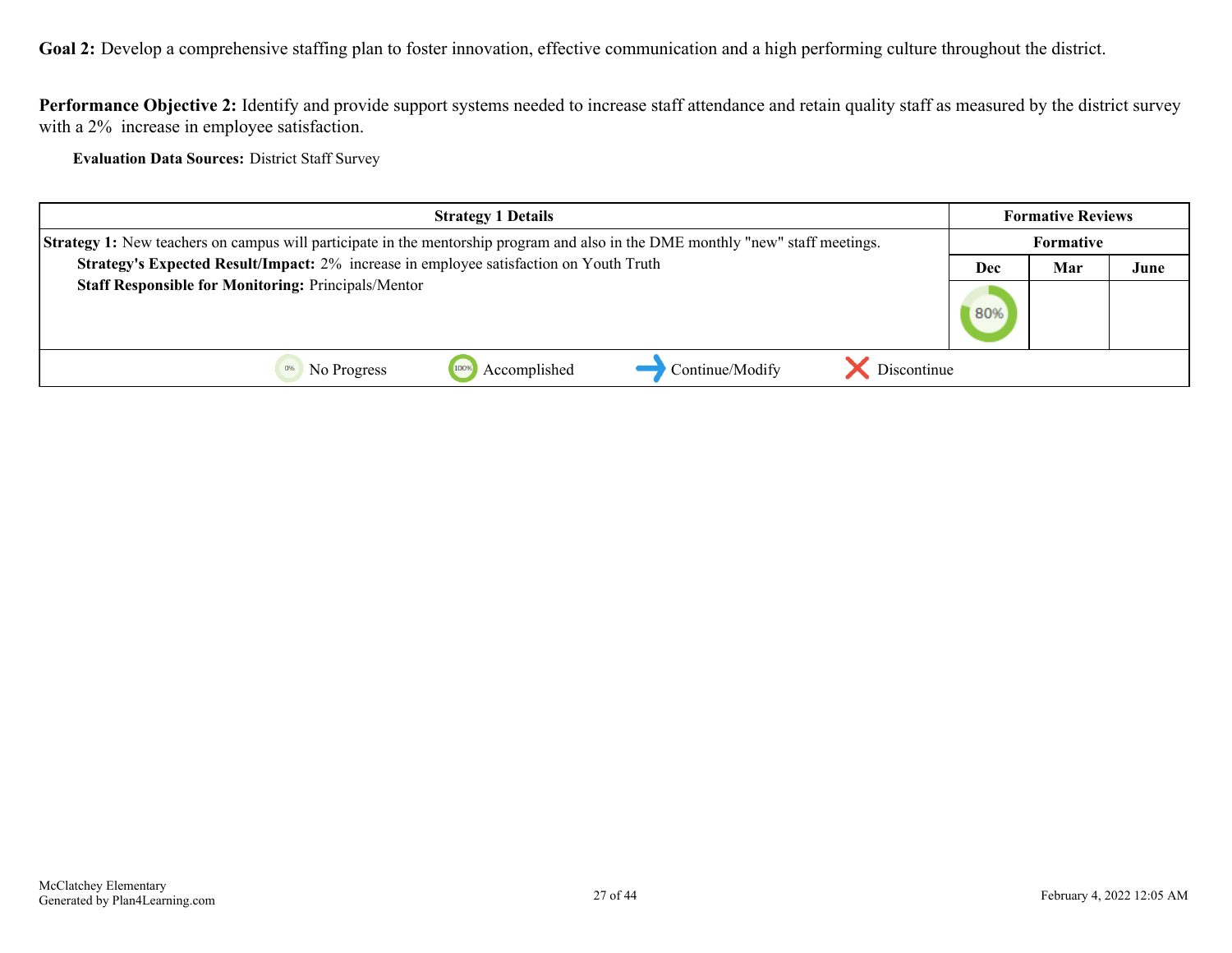Goal 2: Develop a comprehensive staffing plan to foster innovation, effective communication and a high performing culture throughout the district.

**Performance Objective 3:** Design and facilitate opportunities to build leadership capacity in staff as seen through survey feedback with a 2% increase in satisfaction of all participants in leadership opportunities.

**Evaluation Data Sources:** AP Academy Survey MALA Survey Any additional Leadership type academies or programs

|                                                                                                                 | <b>Strategy 1 Details</b> |                 |             |                  | <b>Formative Reviews</b> |      |  |
|-----------------------------------------------------------------------------------------------------------------|---------------------------|-----------------|-------------|------------------|--------------------------|------|--|
| <b>Strategy 1:</b> Staff will lead professional development on campus. (best practices and Power of Positivity) |                           |                 |             | <b>Formative</b> |                          |      |  |
| Strategy's Expected Result/Impact: 2% increase in employee satisfaction                                         |                           |                 |             | Dec              | Mar                      | June |  |
| <b>Staff Responsible for Monitoring: Principals</b>                                                             |                           |                 |             | 75%              |                          |      |  |
| No Progress                                                                                                     | Accomplished              | Continue/Modify | Discontinue |                  |                          |      |  |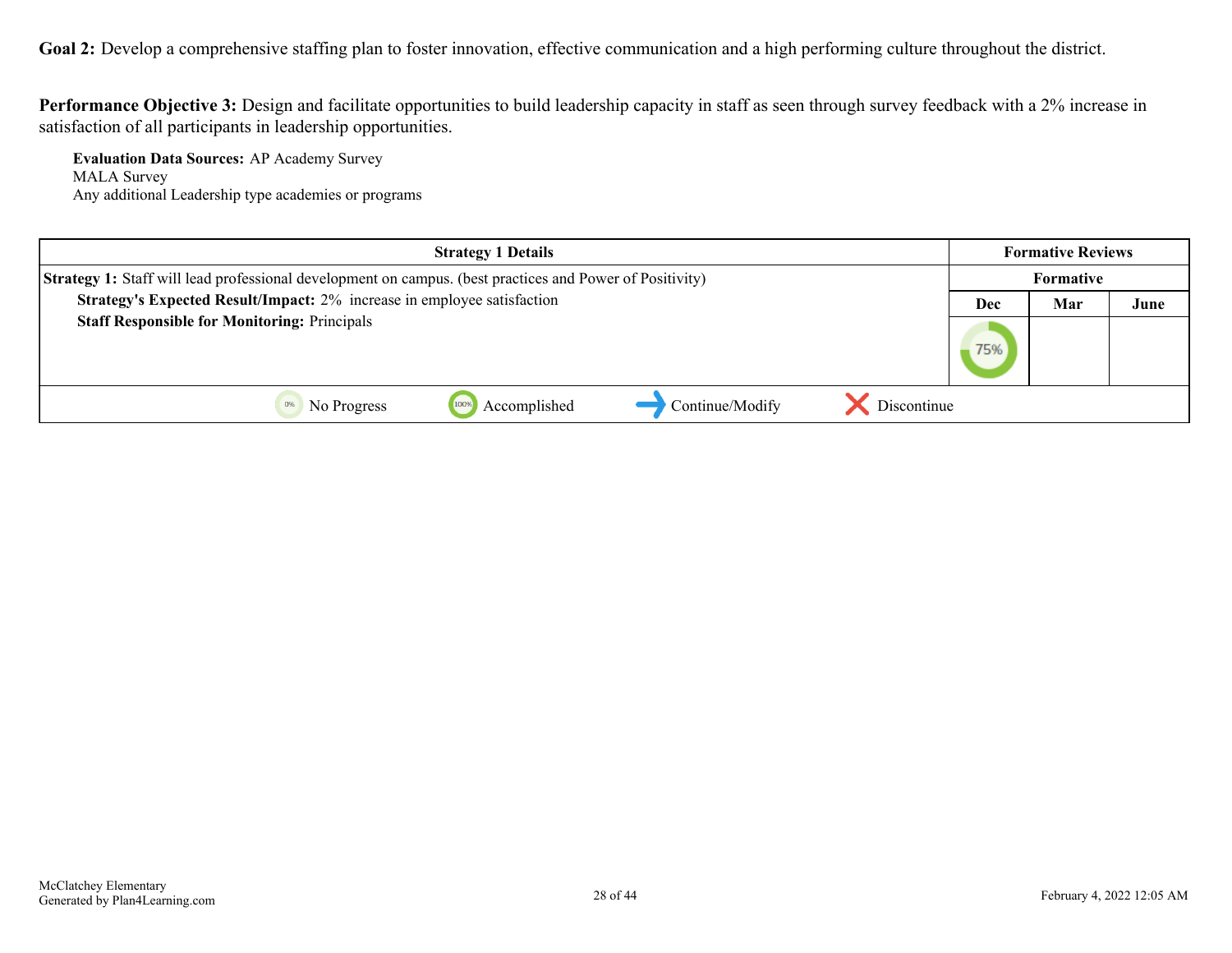<span id="page-28-0"></span>Performance Objective 1: Enhance success for all students by supporting their social and emotional development in a variety of coordinated efforts to honor relationships and celebrate the power of diversity which is measured by an increase in 3 out of the 5 competencies from the personal skills survey.

**Evaluation Data Sources:** Survey Results

| <b>Strategy 1 Details</b>                                                                                                                                                                                              | <b>Formative Reviews</b> |     |      |
|------------------------------------------------------------------------------------------------------------------------------------------------------------------------------------------------------------------------|--------------------------|-----|------|
| <b>Strategy 1:</b> The counselor will provide professional development for the staff on SEL and restorative practices. The teachers will in turn hold                                                                  | Formative                |     |      |
| daily circle time with their class.                                                                                                                                                                                    | Dec                      | Mar | June |
| Strategy's Expected Result/Impact: increase in 3 out of the 5 competencies from the personal skills survey.<br><b>GRIT</b><br>Growth Mindset<br><b>Staff Responsible for Monitoring: Counselor/Principals/Teachers</b> | 80%                      |     |      |
| Discontinue<br>Accomplished<br>Continue/Modify<br>No Progress                                                                                                                                                          |                          |     |      |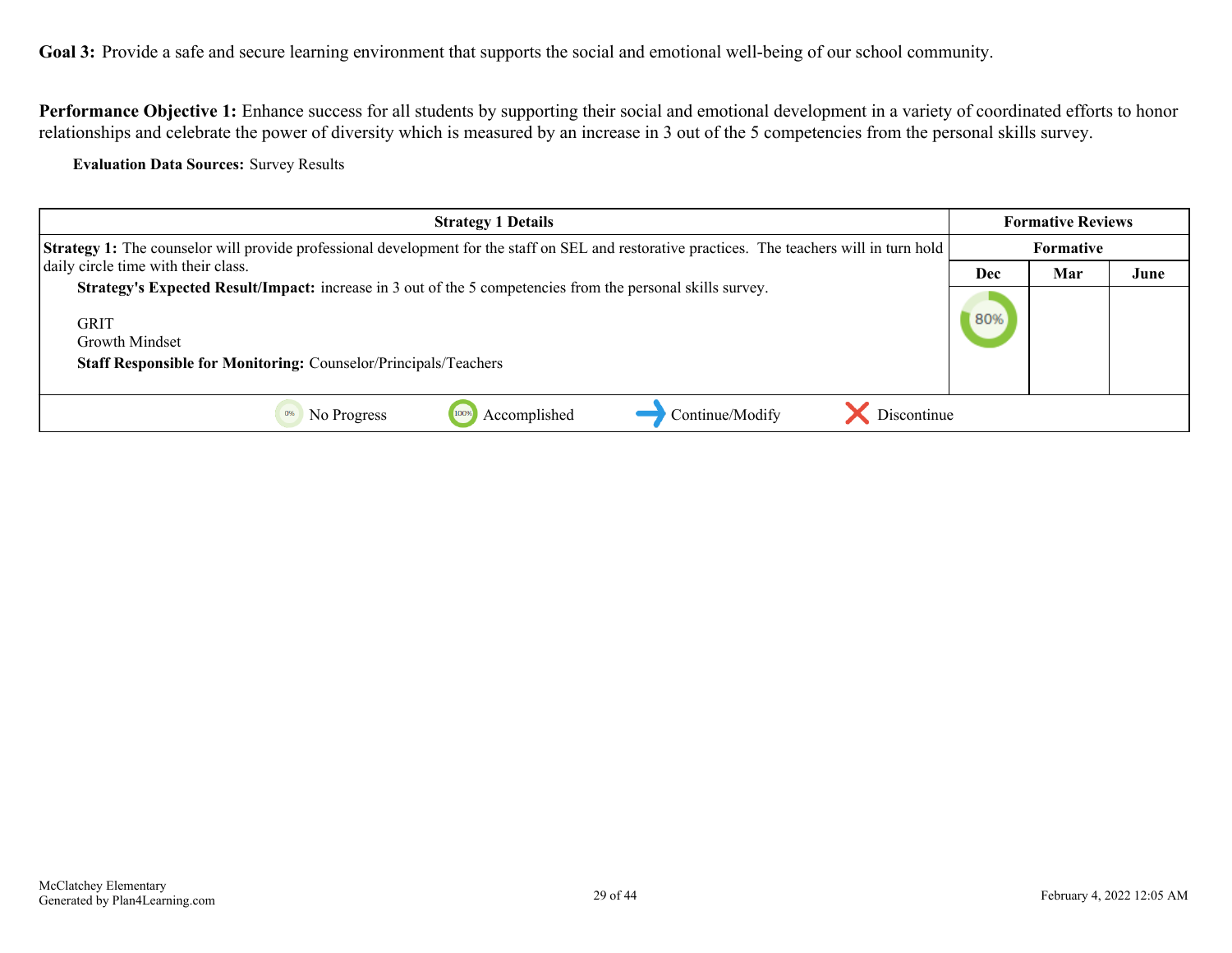**Performance Objective 2:** Develop and execute a safety and security plan at the district and campus levels as measured by an increase of 5% in positive responses to safety and security survey questions.

**Evaluation Data Sources:** District Staff Feedback (Survey) District Parent Feedback (Survey) District Student Feedback (Survey)

| <b>Strategy 1 Details</b>                                                                                                                        | <b>Formative Reviews</b> |                          |      |  |
|--------------------------------------------------------------------------------------------------------------------------------------------------|--------------------------|--------------------------|------|--|
| <b>Strategy 1:</b> The campus crisis plan outlines all policies and procedures in case of emergency. The McCops team will help facilitate campus |                          | <b>Formative</b>         |      |  |
| drills and communicate with members of the district safety and security team.                                                                    | Dec                      | Mar                      | June |  |
| We use See It, Hear It, Stop It to allow students to report bullying incidents anonymously. We also have a Say No go to a safe place.            | 75%                      |                          |      |  |
| <b>Strategy 2 Details</b>                                                                                                                        |                          | <b>Formative Reviews</b> |      |  |
| <b>Strategy 2:</b> Communicate to parents talking points to review after safety drills.                                                          |                          | <b>Formative</b>         |      |  |
| <b>Strategy's Expected Result/Impact:</b> increase of 5% in positive responses to safety and security survey questions by the Youth              | Dec                      | Mar                      | June |  |
| Truth survey<br><b>Staff Responsible for Monitoring: Principals</b>                                                                              | 75%                      |                          |      |  |
| Continue/Modify<br>0%<br>No Progress<br>Accomplished<br>Discontinue                                                                              |                          |                          |      |  |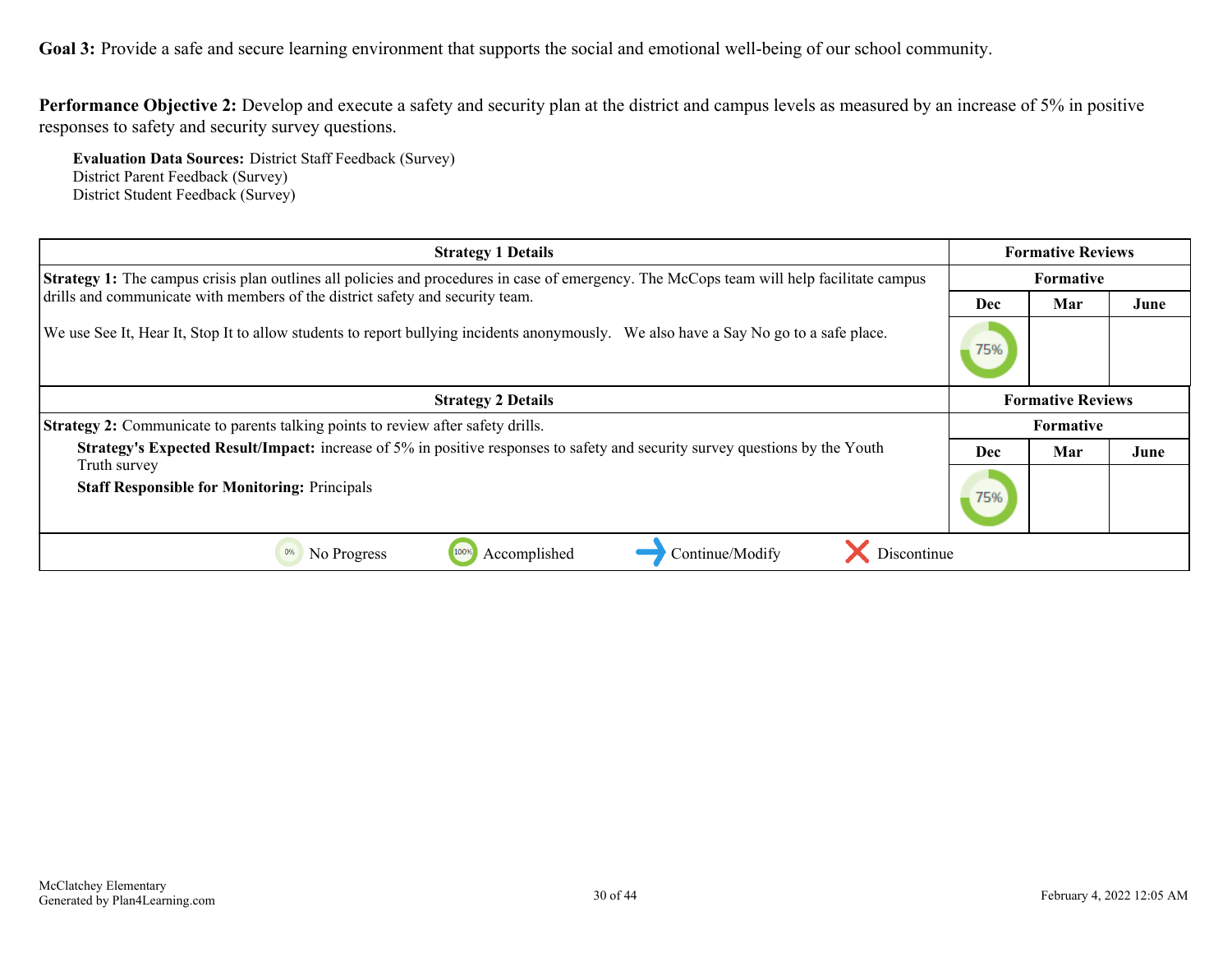**Performance Objective 3:** Provide professional development and prevention programming for best practices for prevention and management outlined in state guidelines.

**Evaluation Data Sources:** Prevention programs implemented on campuses reflected by the number of students in attendance.

| <b>Strategy 1 Details</b>                                                     | <b>Formative Reviews</b> |      |      |
|-------------------------------------------------------------------------------|--------------------------|------|------|
| Strategy 1: Implement bullying prevention assemblies through Aim For Success. | Formative                |      |      |
| Strategy's Expected Result/Impact: Reduced bullying investigations            | Dec                      | Mar  | June |
| Increased safety ratings on student survey<br>add data here                   | 100%                     | 100% | 100% |
| Continue/Modify<br>Discontinue<br>Accomplished<br>No Progress<br>1009         |                          |      |      |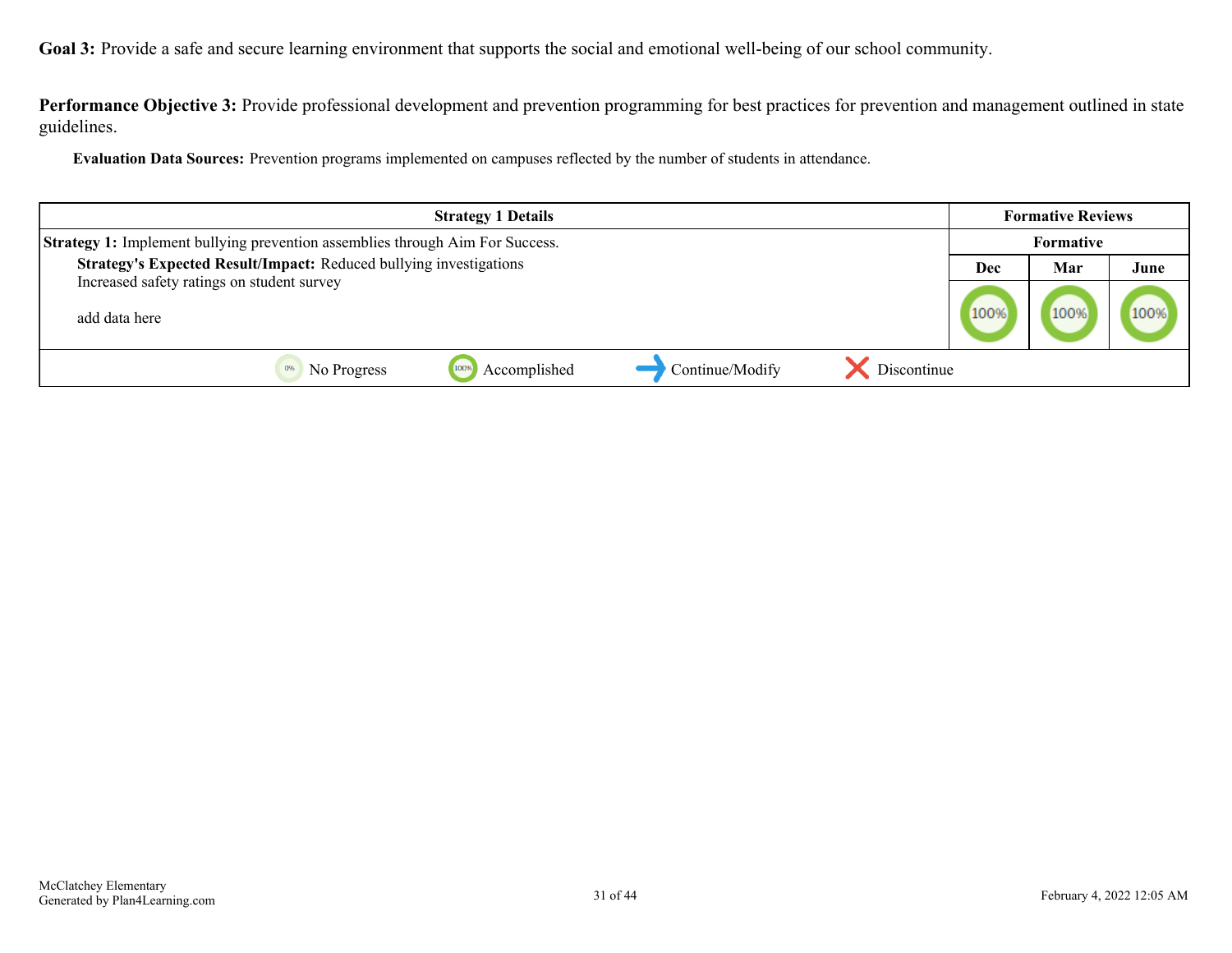**Performance Objective 4:** Implementation of active Diversity Council to celebrate the power of diversity, as listed in the District's cultural tenets.

**Evaluation Data Sources:** Diversity Council feedback

| <b>Strategy 1 Details</b>                                                                                                                      | <b>Formative Reviews</b> |     |      |
|------------------------------------------------------------------------------------------------------------------------------------------------|--------------------------|-----|------|
| <b>Strategy 1:</b> Recognize cultures and holidays each month literature, library lessons, information posted on the website and announcements | <b>Formative</b>         |     |      |
| l shared.                                                                                                                                      | Dec                      | Mar | June |
| Strategy's Expected Result/Impact: increase family engagement youth truth<br>Staff Responsible for Monitoring: Principals/Librarians/Teachers  | 80%                      |     |      |
| Continue/Modify<br>Accomplished<br>Discontinue<br>1009<br>No Progress                                                                          |                          |     |      |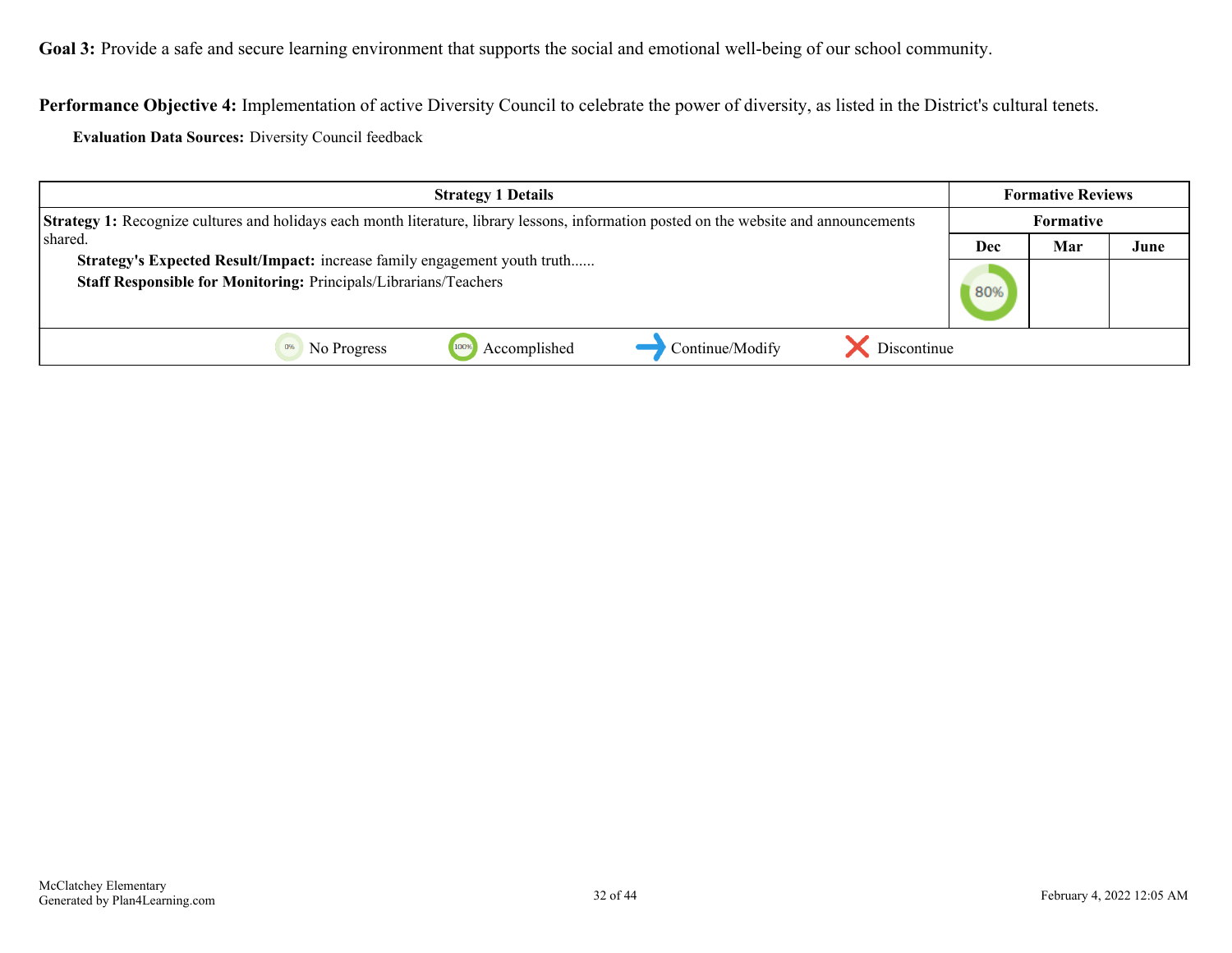<span id="page-32-0"></span>Goal 4: Facilitate budget process and building designs through allocated district resources that foster flexible and innovative learning spaces.

**Performance Objective 1:** Develop a comprehensive facilities plan to guide financial decisions related to future site acquisitions, new construction, and renovation of existing facilities with 100% within or under budget.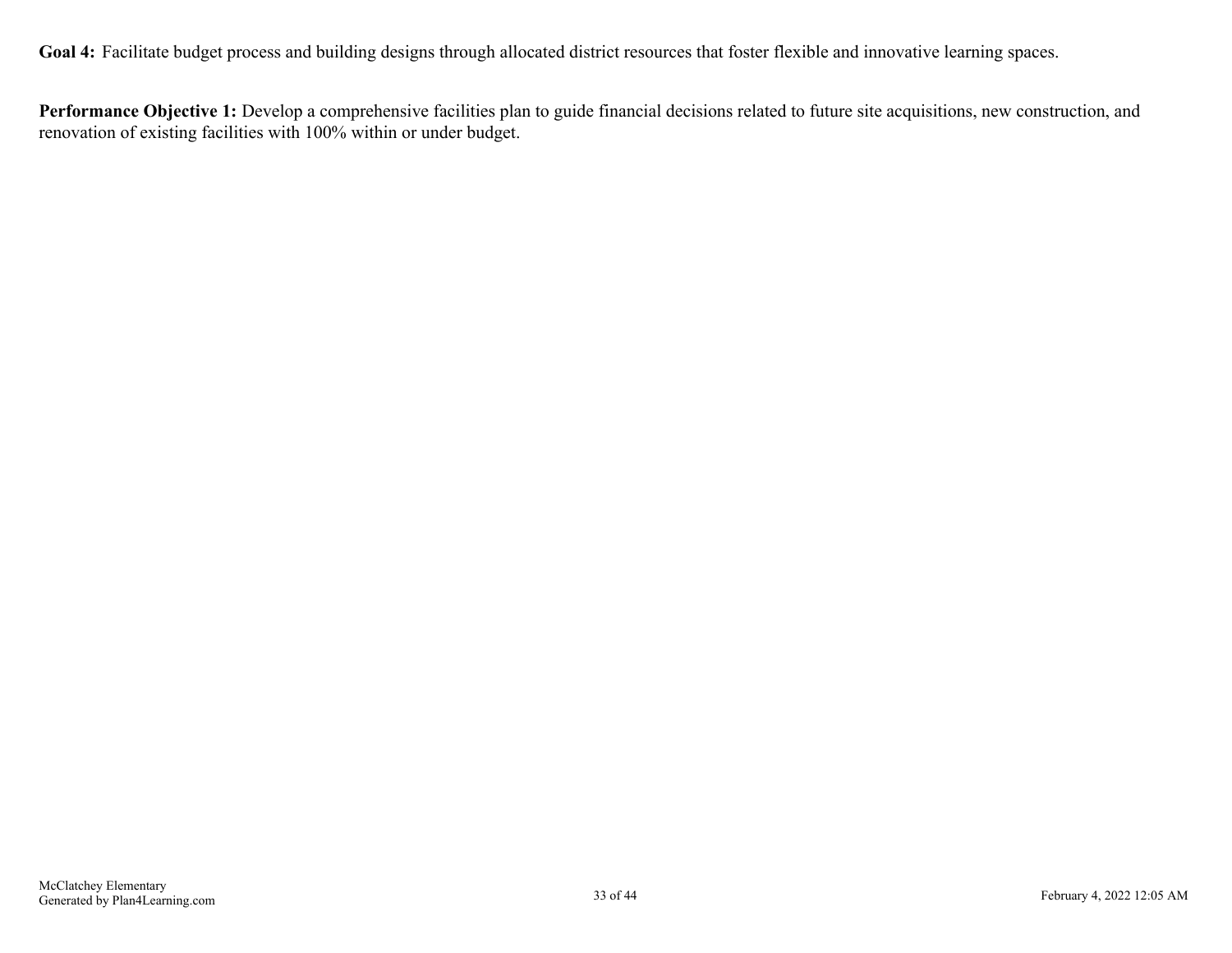**Goal 4:** Facilitate budget process and building designs through allocated district resources that foster flexible and innovative learning spaces.

**Performance Objective 2:** Develop a budgeting process to guide financial decisions related to instructional design and engagement resulting in a 1% reduction in cross-function transfers and a fund balance percentage above 30% (exclusive of the amount of the TIRZ transfer).

| <b>Strategy 1 Details</b>                                                             | <b>Formative Reviews</b> |     |      |
|---------------------------------------------------------------------------------------|--------------------------|-----|------|
| <b>Strategy 1:</b> Develop a budget and align financial expenditures to campus goals. | <b>Formative</b>         |     |      |
| Strategy's Expected Result/Impact: 0 cross functions transfers                        | Dec                      | Mar | June |
| <b>Staff Responsible for Monitoring: Secretary/Principal</b>                          |                          |     |      |
| Continue/Modify<br>Accomplished<br>Discontinue<br>1009<br>No Progress                 |                          |     |      |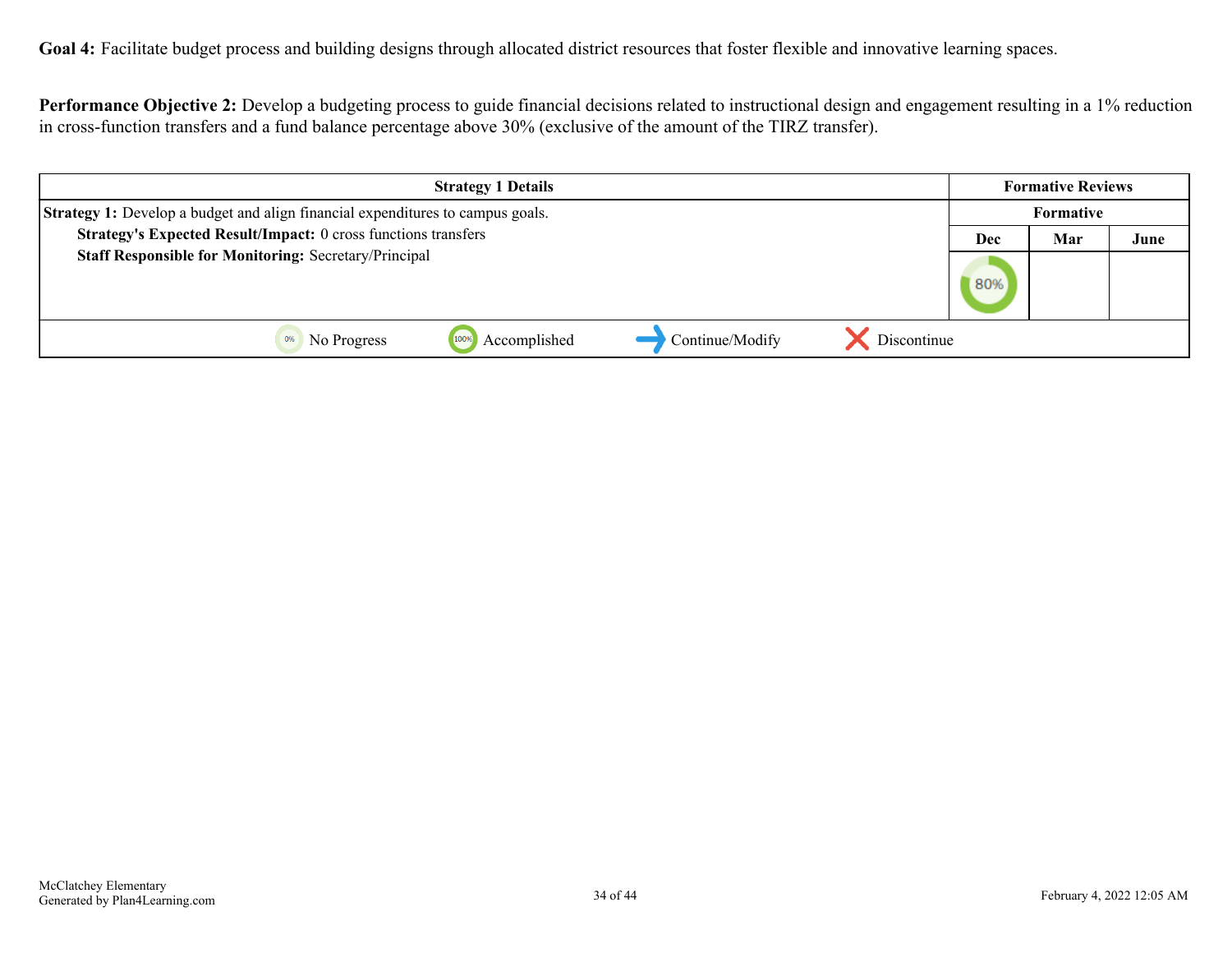**Goal 4:** Facilitate budget process and building designs through allocated district resources that foster flexible and innovative learning spaces.

**Performance Objective 3:** Receive a Superior Rating on the Financial Integrity Reporting System of Texas (the FIRST accountability system).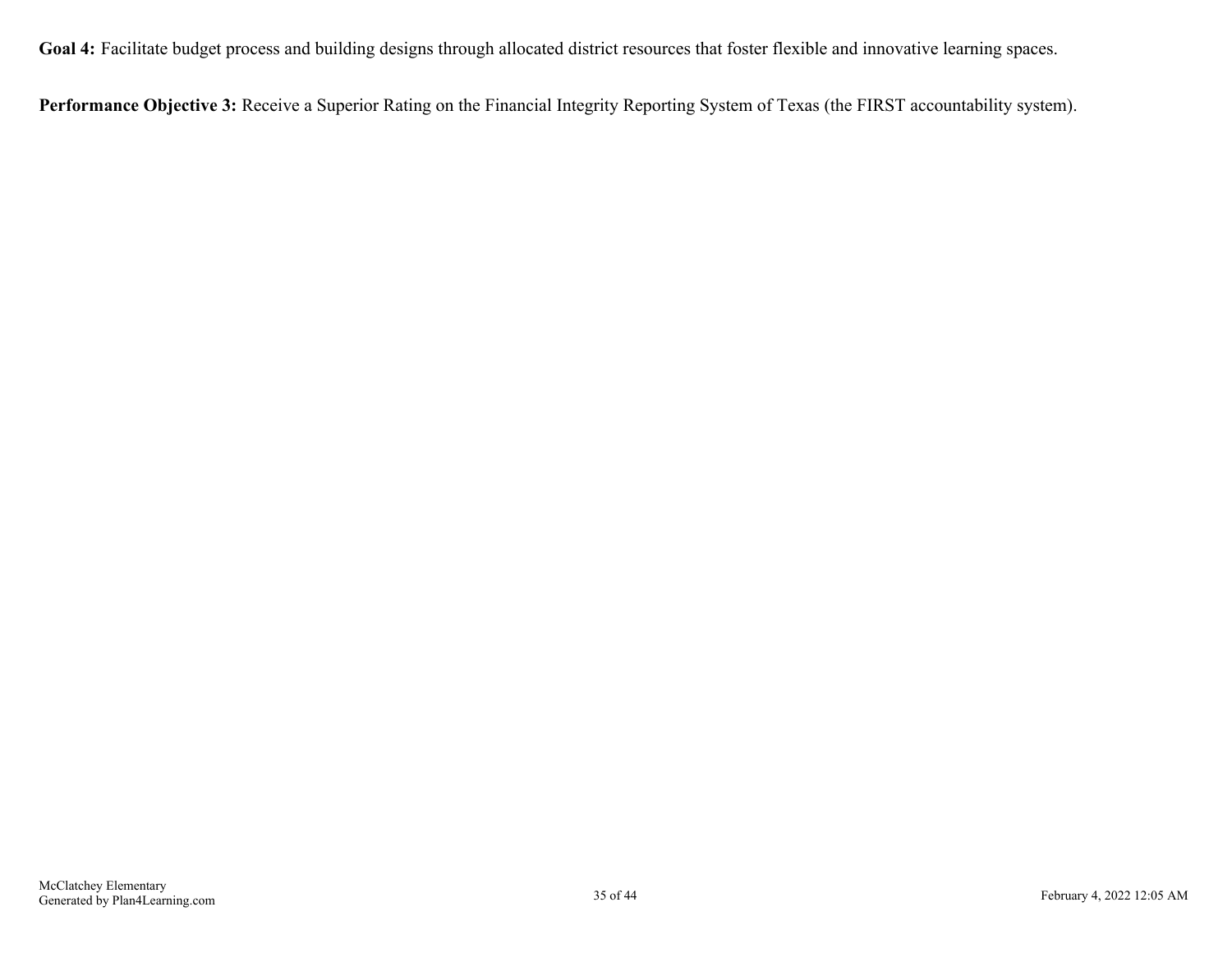<span id="page-35-0"></span>Goal 5: Provide support and resources to cultivate customization and personalization through blended learning opportunities.

**Performance Objective 1:** Deliver a structured professional development plan to support curriculum and technology integration with an increase of 2% of teachers believing the professional development increased the effectiveness of their teaching and learning.

**Evaluation Data Sources:** Anonymous feedback data on all district PD

| <b>Strategy 1 Details</b>                                                                                                                    | <b>Formative Reviews</b> |     |      |
|----------------------------------------------------------------------------------------------------------------------------------------------|--------------------------|-----|------|
| <b>Strategy 1:</b> Provide structured, timely professional development through iplan Days, Campus Professional Development, Reading Academy, | <b>Formative</b>         |     |      |
| and grade level instructional Meetings.                                                                                                      | Dec                      | Mar | June |
| Strategy's Expected Result/Impact: youth truth survey pd                                                                                     |                          |     |      |
| <b>Staff Responsible for Monitoring: icoach, Administrators</b>                                                                              | 80%                      |     |      |
| Continue/Modify<br>Discontinue<br>Accomplished<br>1009<br>No Progress                                                                        |                          |     |      |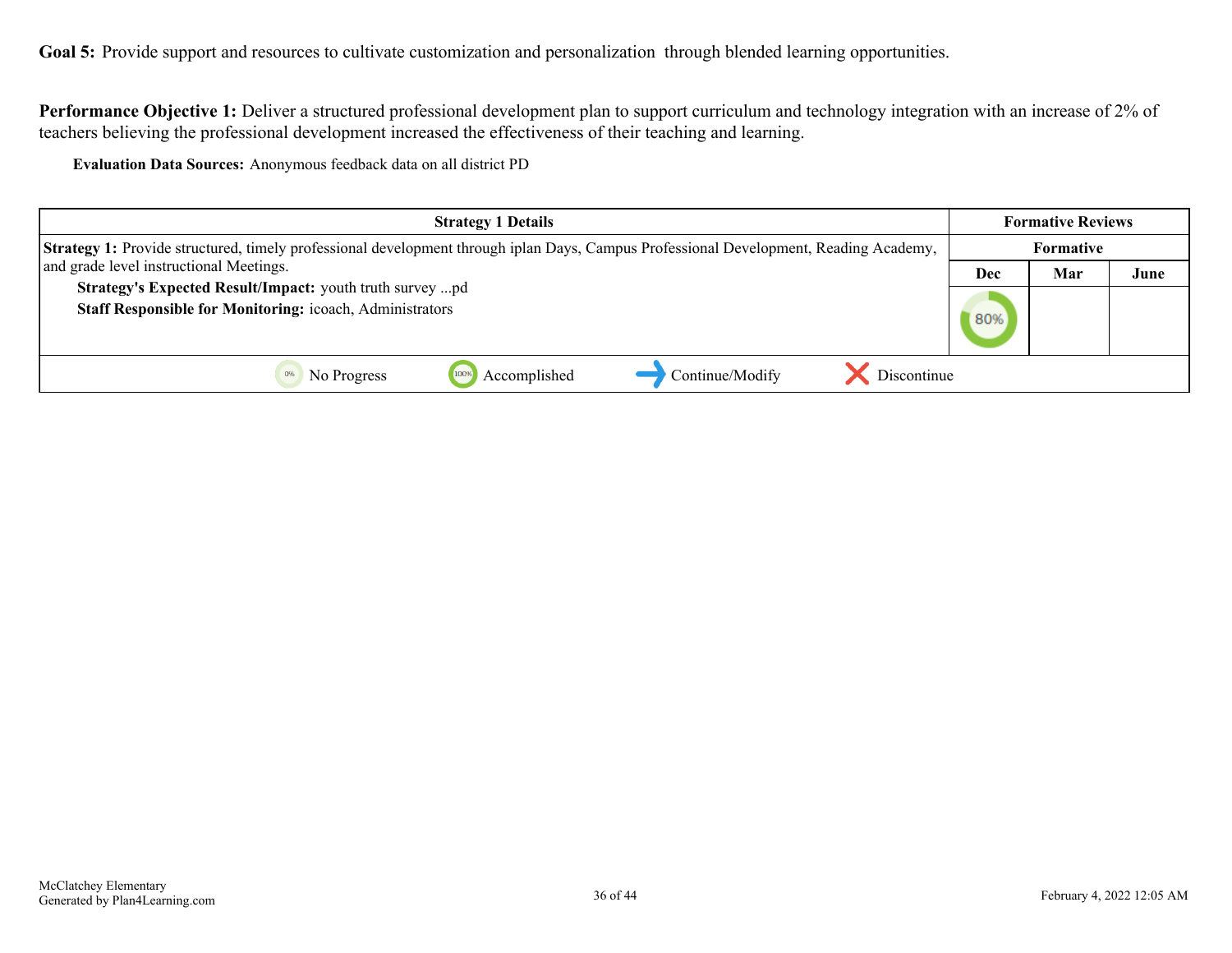Goal 5: Provide support and resources to cultivate customization and personalization through blended learning opportunities.

Performance Objective 2: Provide systems to maximize digital resources for MISD students and staff with a goal to resolve 75% of issues within 24 hours.

|                                   |                   | <b>Strategy 1 Details</b> |                 |             |           | <b>Formative Reviews</b> |      |
|-----------------------------------|-------------------|---------------------------|-----------------|-------------|-----------|--------------------------|------|
| <b>Strategy 1: District Level</b> |                   |                           |                 |             | Formative |                          |      |
|                                   |                   |                           |                 |             | Dec       | Mar                      | June |
|                                   |                   |                           |                 |             |           |                          |      |
|                                   | 0%<br>No Progress | Accomplished<br>100%      | Continue/Modify | Discontinue |           |                          |      |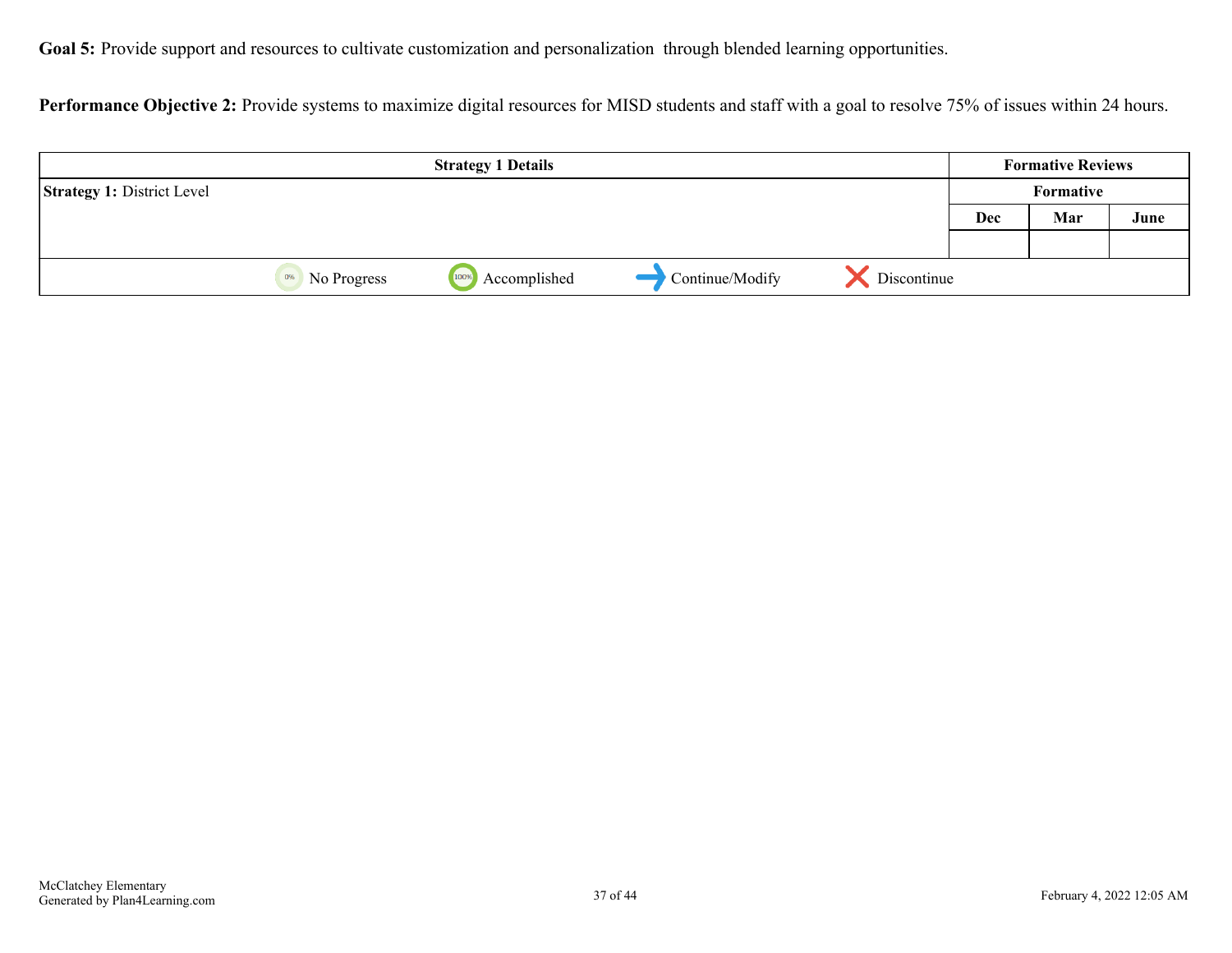Goal 5: Provide support and resources to cultivate customization and personalization through blended learning opportunities.

**Performance Objective 3:** Develop and implement a plan for the lifecycle of technology resources (e.g. network and physical security infrastructure, end user devices, and software) to anticipate future needs, inform the district budget and future bond referendums to support district goals and standards.

|                                   |                   | <b>Strategy 1 Details</b> |                 |             | <b>Formative Reviews</b> |     |      |  |
|-----------------------------------|-------------------|---------------------------|-----------------|-------------|--------------------------|-----|------|--|
| <b>Strategy 1: District Level</b> |                   |                           |                 |             | Formative                |     |      |  |
|                                   |                   |                           |                 |             | Dec                      | Mar | June |  |
|                                   |                   |                           |                 |             |                          |     |      |  |
|                                   | 0%<br>No Progress | Accomplished<br>100%      | Continue/Modify | Discontinue |                          |     |      |  |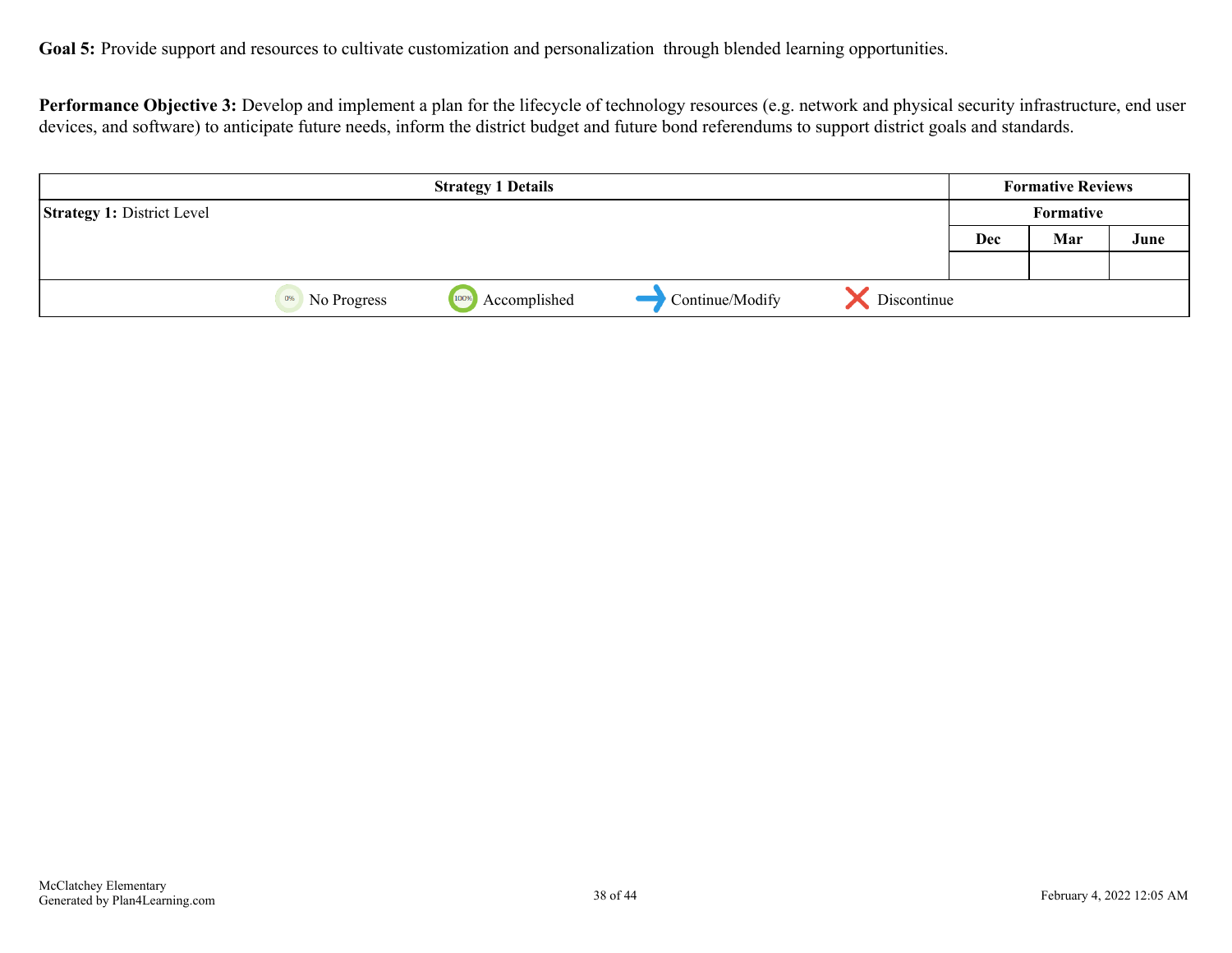<span id="page-38-0"></span>**Performance Objective 1:** Promote MISD cultural tenants in our community by highlighting at least four best practices a month aligned with our cultural tenants.

| <b>Strategy 1 Details</b>                                                                                                                    | <b>Formative Reviews</b> |     |      |
|----------------------------------------------------------------------------------------------------------------------------------------------|--------------------------|-----|------|
| <b>Strategy 1:</b> We are promoting our MISD Cultural Tenants weekly in our family s'more. Families may give shout-outs to our staff members | Formative                |     |      |
| and recognize them for shining in one of our Cultural Tenants.                                                                               | Dec                      | Mar | June |
| Strategy's Expected Result/Impact: 5% increase on Youth Truth Survey                                                                         | 85%                      |     |      |
| Continue/Modify<br>Accomplished<br>Discontinue<br>1009<br>No Progress                                                                        |                          |     |      |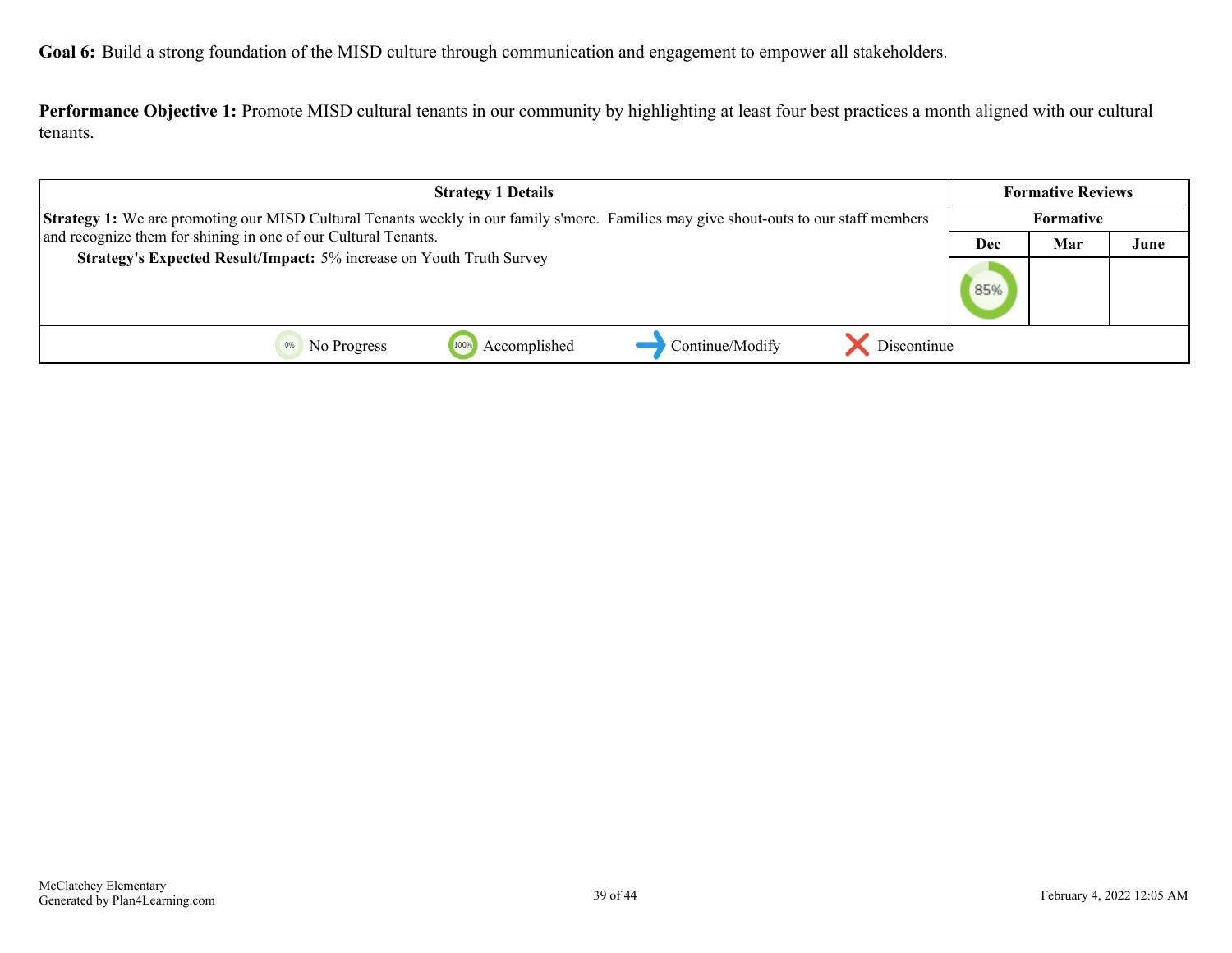**Performance Objective 2:** Be aware and collaborate with campuses by meeting with a campus principal twice a month and have weekly campus visits by department staff members.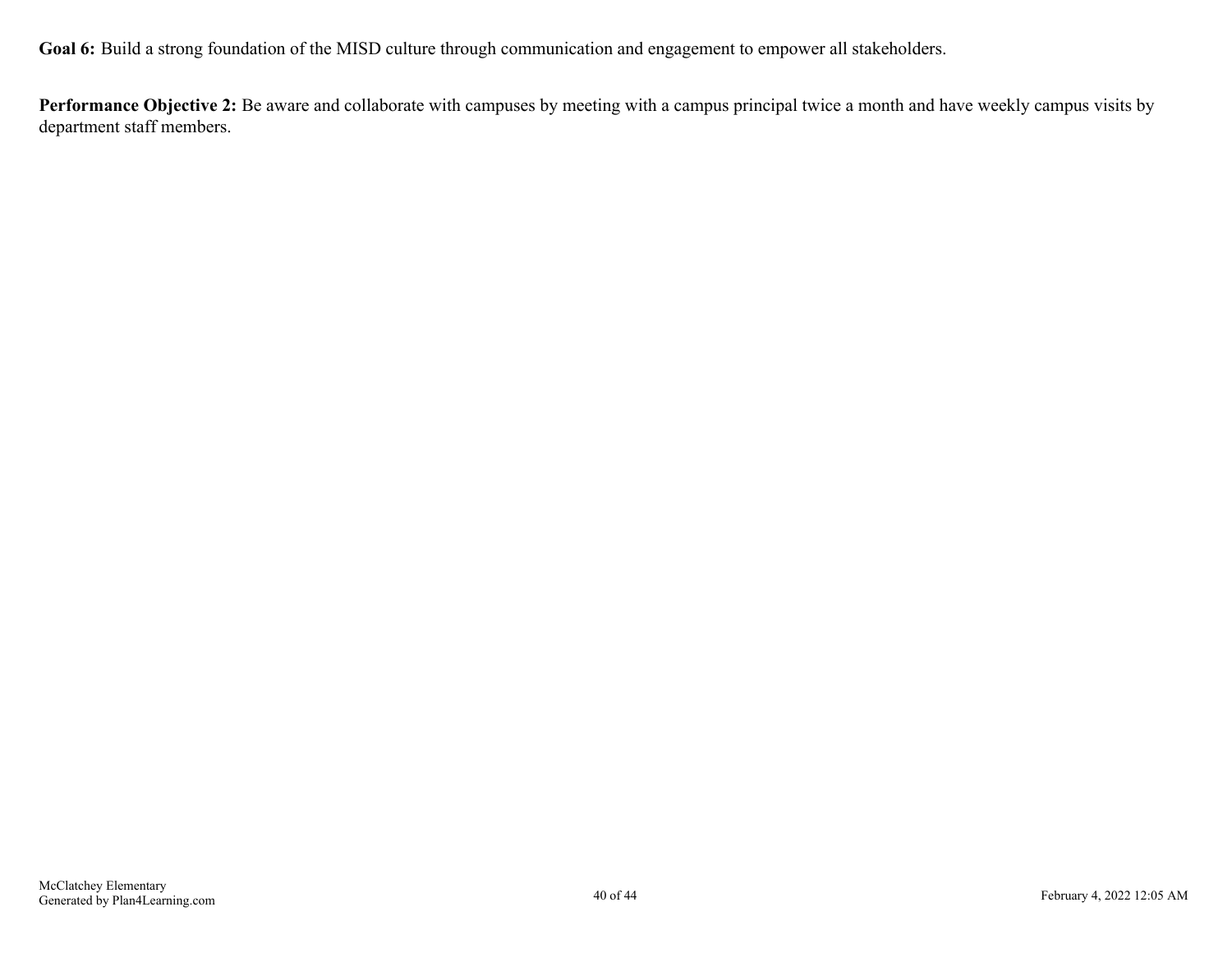**Performance Objective 3:** Manage district website to communicate best with our school community in the most accessible and organized manner through training of all staff who manage website content, by checking and maintaining 100% website compliance, and by improving 2 methods of website accessibility.

| <b>Strategy 1 Details</b>                                             |             |                      |                 |             | <b>Formative Reviews</b> |                  |      |  |
|-----------------------------------------------------------------------|-------------|----------------------|-----------------|-------------|--------------------------|------------------|------|--|
| <b>Strategy 1:</b> Maintain up to date campus website                 |             |                      |                 |             |                          | <b>Formative</b> |      |  |
| Strategy's Expected Result/Impact: 5% increase on Youth Truth Survey. |             |                      |                 |             | Dec                      | Mar              | June |  |
| <b>Staff Responsible for Monitoring: LMS/Principals</b>               |             |                      |                 |             | 80%                      |                  |      |  |
|                                                                       | No Progress | Accomplished<br>100% | Continue/Modify | Discontinue |                          |                  |      |  |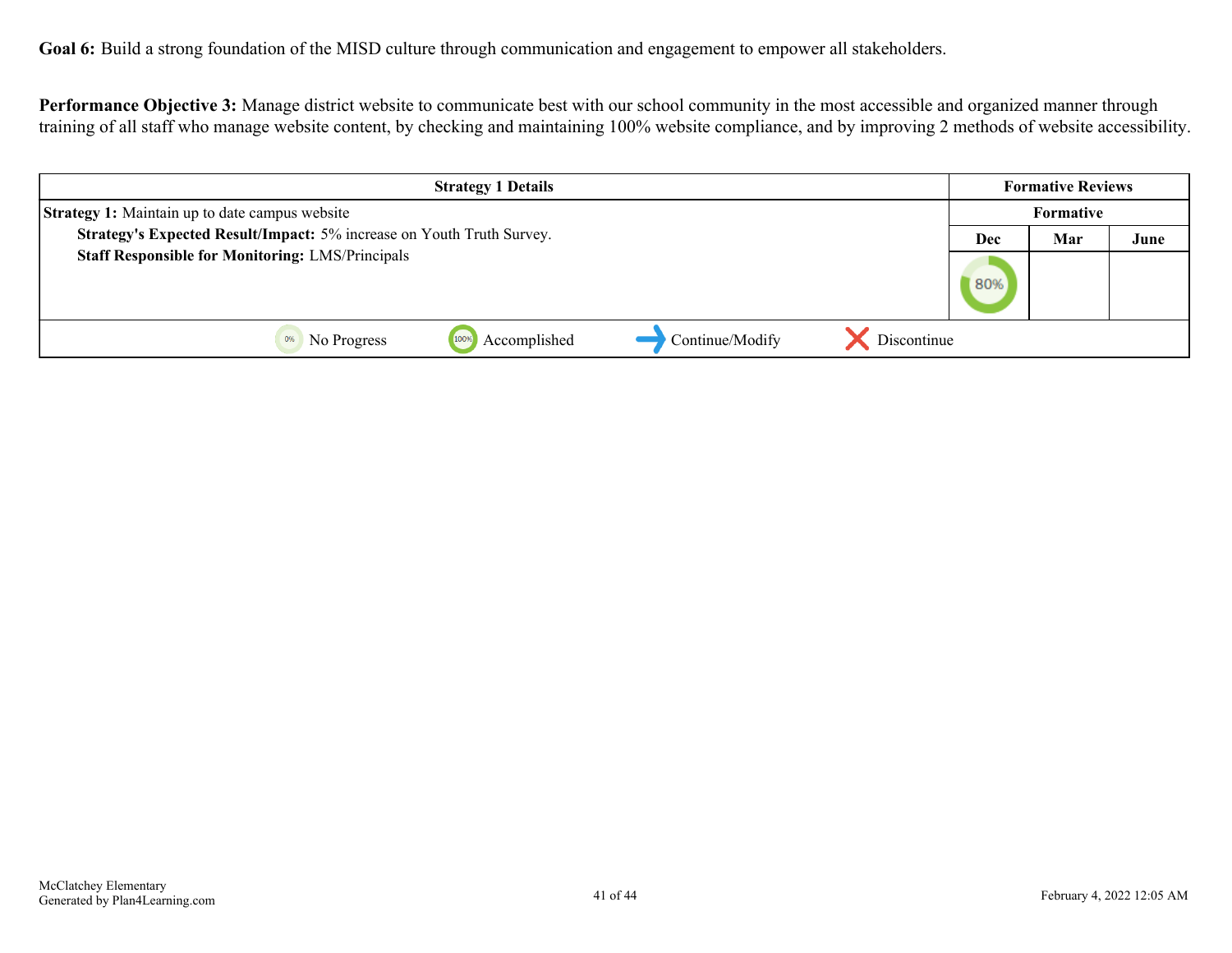**Performance Objective 4:** Communicate with the MISD community on a weekly basis to keep information flowing from the district to community members in order to develop trust and transparency.

| <b>Strategy 1 Details</b>                                                                           |                      |                 |             | <b>Formative Reviews</b> |                  |      |  |
|-----------------------------------------------------------------------------------------------------|----------------------|-----------------|-------------|--------------------------|------------------|------|--|
| Strategy 1: Share pertinent information in variety of ways-facebook, email, remind, website, s'more |                      |                 |             |                          | <b>Formative</b> |      |  |
| Strategy's Expected Result/Impact: 5% increase on Youth Truth Survey.                               |                      |                 |             |                          | Mar              | June |  |
|                                                                                                     |                      |                 |             | 80%                      |                  |      |  |
| No Progress                                                                                         | Accomplished<br>1009 | Continue/Modify | Discontinue |                          |                  |      |  |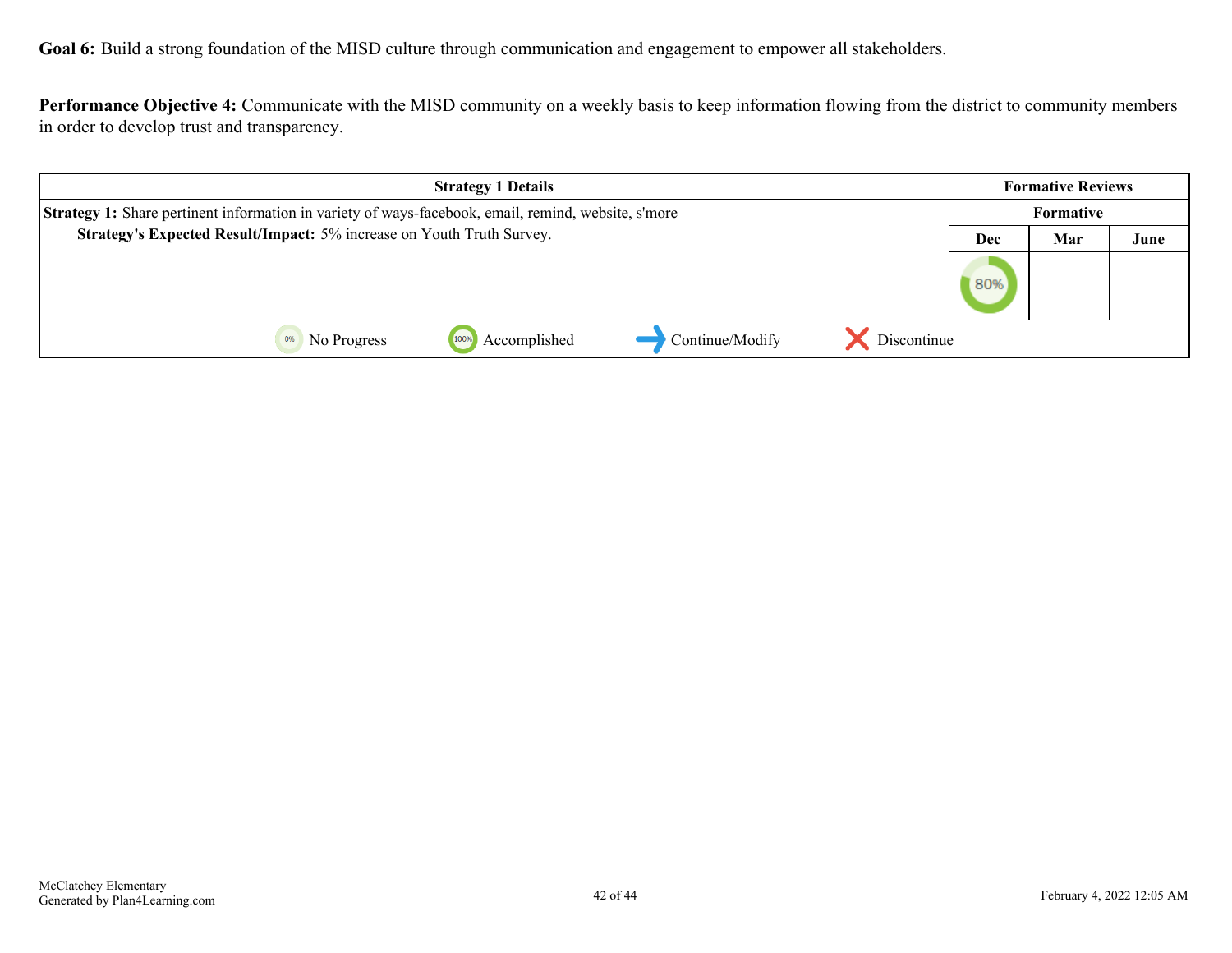### **State Compensatory**

#### <span id="page-42-0"></span>**Budget for McClatchey Elementary**

**Total SCE Funds: Total FTEs Funded by SCE:** 1.96 **Brief Description of SCE Services and/or Programs**

#### **Personnel for McClatchey Elementary**

| Name                  | Position                             | <b>FTE</b> |
|-----------------------|--------------------------------------|------------|
| Bourland, Alana       | Paraprofessional                     | 0.25       |
| Goldthwaitte, Melissa | Counselor                            | 0.14       |
| Hendricks, Christina  | Paraprofessional                     | 0.25       |
| Herrod, Stephanie     | Teacher                              | 0.25       |
| Malone, Shanna        | Social Emotional Learning Specialist | 0.07       |
| Spradley, Michelle    | Teacher                              |            |